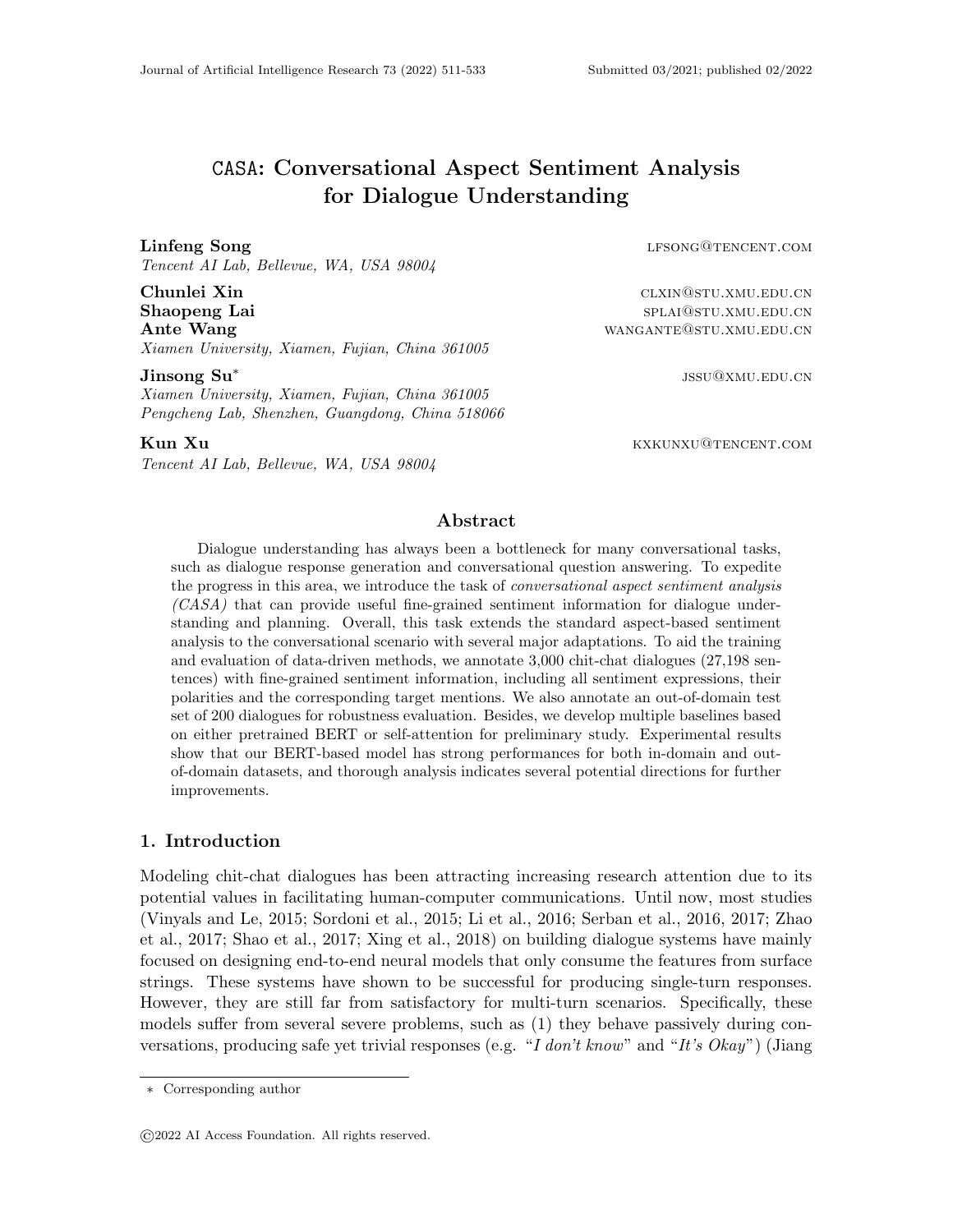- A: Did you see the match between Argentina and Brazil last night ?
- B: Yes , of course .
- A: Messi contributed two goals, while Neymar got nothing.
- B: Yeah, the goalkeeper was just stunned .
- A: His overall performance is terrific !
- B: Yes , it is .

Table 1: A three-turn dialogue, where a sentiment expression (e.g. " $terri\hat{f}ic$ ") and its mention (e.g. "*Messi*") are labeled with the same type of underline.

and de Rijke, 2018; Wu et al., 2019), and (2) their generated multi-turn responses are often barely coherent with each other (Mei et al., 2017).

To alleviate these problems, later research explored external knowledge as additional background information to aid dialogue understanding. For instance, the effects of knowledge graphs (KG) (Kumar et al., 2019; Wu et al., 2019), commonsense knowledge (Young et al., 2018), personalities (Zhang et al., 2018; Lian et al., 2019) and emotions (Colombo et al., 2019; Zhong et al., 2019; Asghar et al., 2018) have been investigated to produce engaged and meaningful responses. However, these types of external knowledge, such as a related KG or a proper emotion for the next response, are usually not explicitly expressed in dialogues, and thus human annotations are required along with the benchmark datasets. As a result, this may lead to a mismatch problem, as the external information may be unavailable or difficult to obtain for real-world applications. For example, it is often difficult to detect a related KG when discussing the personal situations of the user. Besides, leveraging KGs in practical scenarios requires entity linking as a prerequisite step, which often introduces additional errors.

In this paper, we explore another direction that extracts the internal knowledge from each dialogue, which can be exploited to benefit dialogue understanding. To this end, we propose a new task: *conversational aspect sentiment analysis (CASA)*, which aims to extract user opinions (and polarity) and the corresponding mentions from dialogues. Our intuition is that humans often express their emotions on the entities (e.g. a recent soccer match or a famous NBA player) that they are talking about during conversations, and thus CASA can provide helpful features for general-domain dialogue understanding. More specifically, accurately extracting people's opinions and the corresponding entities from dialogue histories can help chatbots plan subsequent topics, making them more engaging and active for multi-turn conversations. For instance, if a user mentions that he/she is a super fan of the soccer player "Lionel Messi", then a chatbot can mention the recent news of Messi. One may argue that aspect sentiments could also be implicitly captured by the vectorized representations from a dialogue encoder. However, explicitly extracting this information can help to alleviate data sparsity, as the same aspect term and sentiment pair can appear in various contexts. Besides, explicitly representing this information can increase model interpretability, making it easier to be combined with other knowledge (e.g. an external KG). Taking the same example of "Lionel Messi", by combining the parsing results of CASA with external KGs, the chatbot may even recommend the recent match of Messi's soccer club "Futbol Club Barcelona".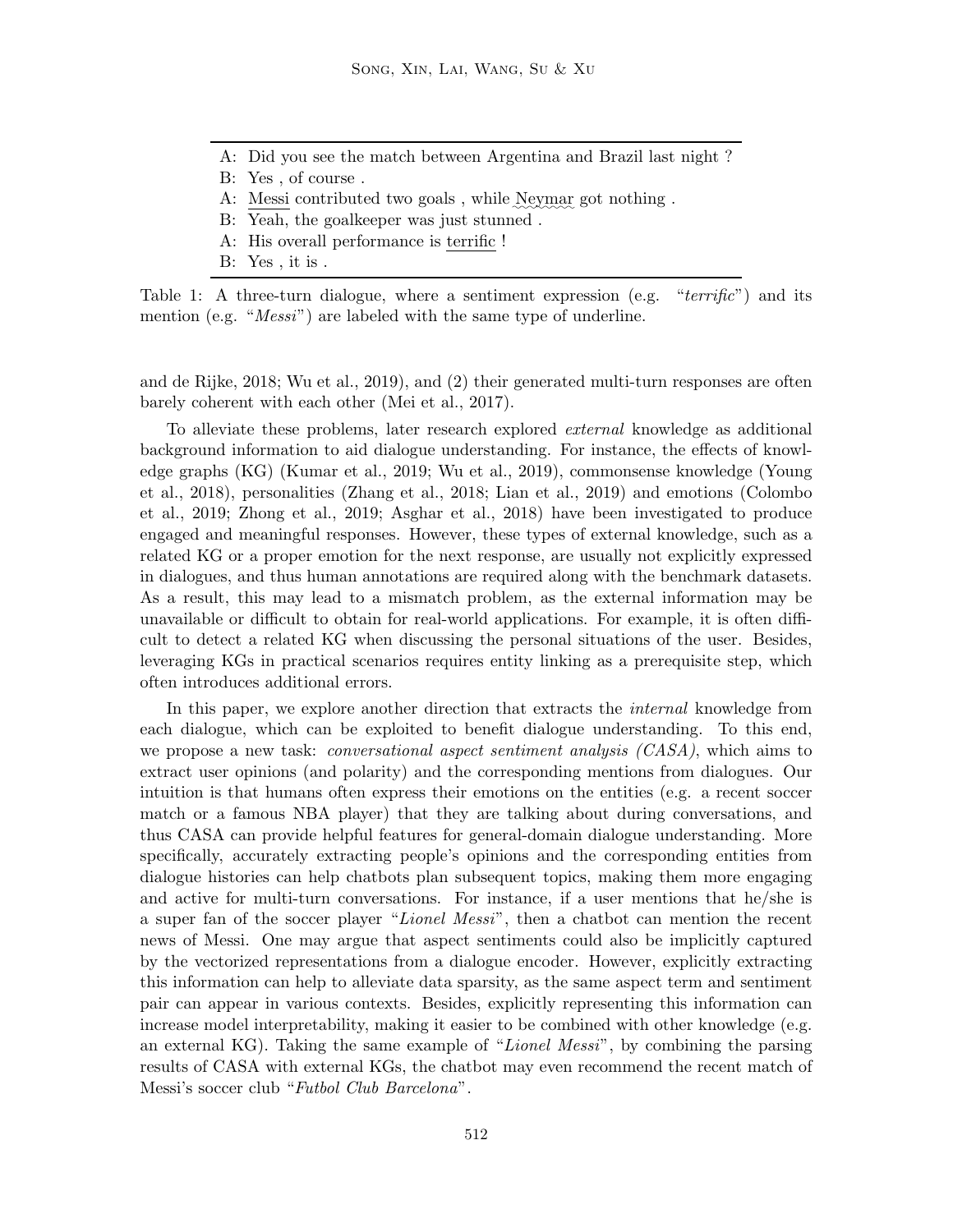While there have been extensive studies on aspect sentiment analysis, accurately identifying fine-grained sentiments in dialogue conversations still remains challenging. One reason is that most of the datasets (Dong et al., 2014; Pontiki et al., 2016; Saeidi et al., 2016; Jiang et al., 2019) for standard aspect sentiment analysis contain very limited numbers (typically thousands) of instances, and they only cover a few domains (such as reviews of hotels and restaurants), while daily conversations are open-domain. Besides, in these datasets, a sentiment expression is usually close to its corresponding aspect terms within a short sentence. Conversely, the distances can be beyond several dialogue turns for conversations, where frequent ellipsis and anaphora introduce more complexity for reasoning. For example in Table 1, the mention "Messi" appears in the third utterance, while the corresponding sentiment word "terrific" is in the fifth utterance. Moreover, "Neymar" introduces further challenges as a highly confusing candidate mention. This is just a 3-turn instance, let alone the increasing complexity with more turns. In order to boost the research for CASA and dialogue understanding, we manually annotate a popular Chinese dataset of chit-chat dialogues (Wu et al., 2019) with mentions and sentiment expressions for training and evaluating models. Chinese is a flexible language, where both ellipsis and anaphora occur frequently. Therefore, it can be a good test-bed for conducting research on conversational sentiment analysis. Our dataset contains 3,000 dialogues, including roughly 27,200 sentences, 8,000 mentions and their sentiment expressions. We also create an additional test set containing 200 dialogues in other domains to verify model robustness.

To efficiently model CASA, we decompose the task into two subtasks: (1) sentiment extraction (SE) and (2) mention extraction (ME). Specifically, SE aims to find all sentiment expressions from the last user utterance and determine the polarity of each extracted expression. Meanwhile, ME is to extract the corresponding mention from the dialogue history for each sentiment expression. We cast SE as a sequence labeling task under the BIO scheme and treat ME as a span prediction problem (such as reading comprehension, Rajpurkar et al. 2016), and we adopt models using BERT (Devlin et al., 2019) or regular self-attention (Vaswani et al., 2017) to solve each of them. Similar architectures (Sun et al., 2019; Yang et al., 2019) have shown state-of-the-art performances for standard aspect sentiment analysis. As ME requires understanding the whole dialogue history, we also leverage other types of rich features, such as the information of sentence-wise distances and speaker IDs, to aid the modeling of long-distance dependencies.

Experiments show that our BERT model achieves decent performances on both the DuConv (in-domain) test set and the out-of-domain test set. In-depth analysis further demonstrates that the errors can be mainly attributed to several specific categories, and thus there still remains large room for further improvements.

We further evaluate the usefulness of CASA on knowledge-driven dialogue response generation, where each dialogue discuses a given document. Taking Transformer-based baselines with or without full document, we can observe that CASA can help improve both memory efficiency and response quality by selecting only relevant knowledge from provided news documents.

Overall, our contributions in this paper can be summarised as follows:

• We introduce the task of conversational aspect sentiment analysis as a further step for dialogue understanding. It can provide fine-grained information about the opinions of users towards the entities mentioned in their dialogues.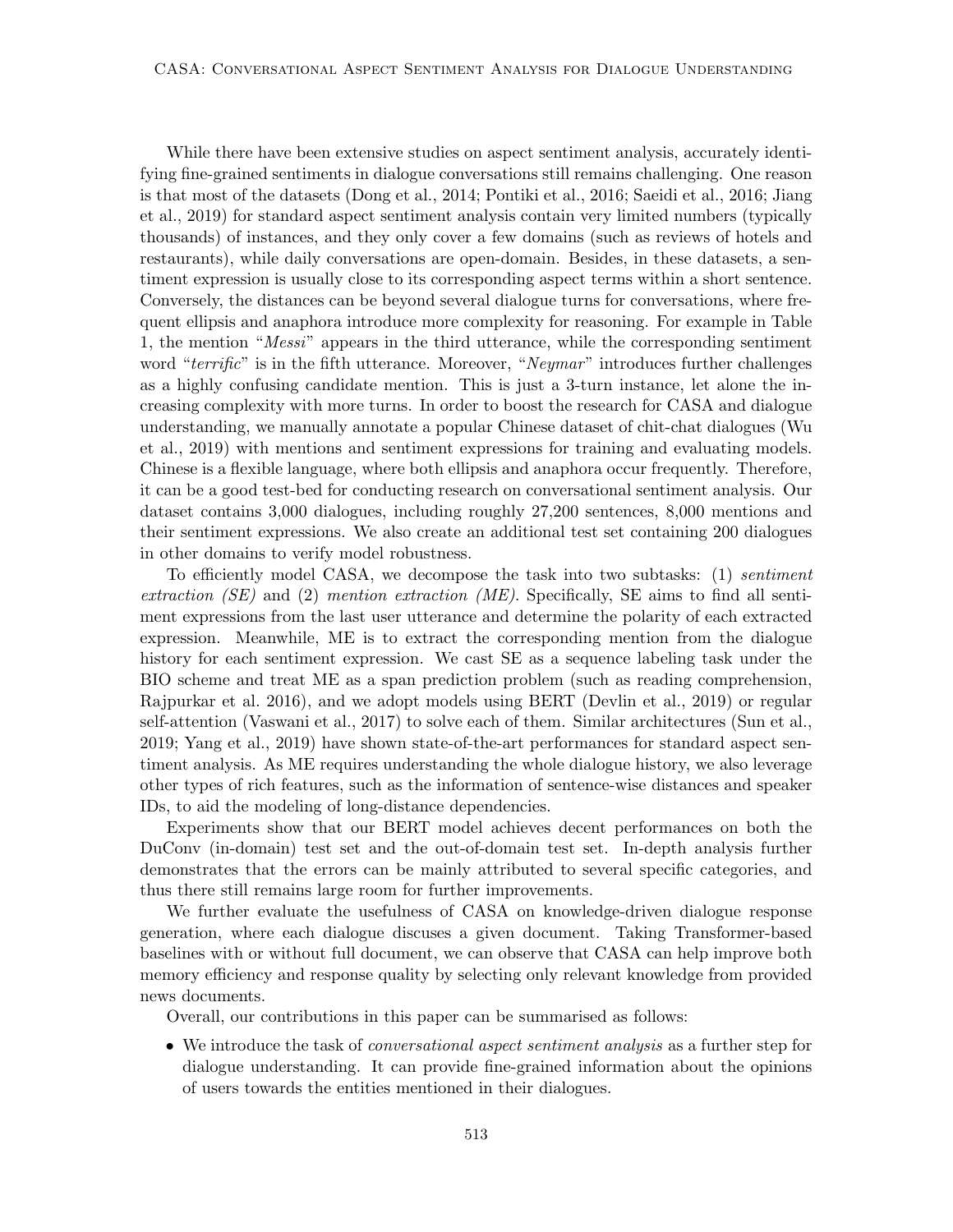- We manually create a dataset of 3,000 dialogues (with 27,198 sentences) for training and evaluating data-driven methods. This can boost the research for sentiment analysis as well.
- We introduce strong baseline models for a preliminary study of this task and release our code and datasets at https://github.com/freesunshine0316/lab-conv-asa.
- On a knowledge-driven dialogue response generation task, we demonstrate that CASA can accurately select relevant knowledge, improving both effectiveness and memory usage.

# 2. Related Work

The related work mainly consists of dialogue understanding and aspect sentiment analysis, which will be described as follows:

# 2.1 Dialogue Understanding

How to effectively represent (understand) dialogue histories has always been an open question. Most recent efforts enhance dialogue understanding by exploring *external* knowledge, such as knowledge graphs (Kumar et al., 2019; Wu et al., 2019), commonsense knowledge (Young et al., 2018), and other resources (Colombo et al., 2019; Zhong et al., 2019; Asghar et al., 2018). On the other hand, little work has explored the types of internal features from dialogue itself. Notwithstanding, Xing et al. (2017) treat each dialogue utterance as a "document" and employ a latent topic model (Blei et al., 2003) to highlight the key words within dialogue histories for better response generation. Both our extracted mentions and the key words from Xing et al. (2017) can capture the important content information. However, our mentions only focus on the core entities in dialogues, having higher quality than the topic words from Xing et al. (2017) that can be any tokens. Besides, we make one step further by extracting user opinions and their polarities towards these entity mentions. Recently, people propose the task of conversational semantic role labeling (Xu et al., 2021) and dialogue-based relation extraction (Yu et al., 2020; Nan et al., 2021) to extract the semantic and relational structures across a dialogue. This is also one type of internal knowledge, which is intuitively orthogonal to the information extracted from our aspect-based sentiment analysis task.

# 2.2 Aspect-Level Sentiment Analysis

The existing studies (Saeidi et al., 2016; Pontiki et al., 2016; Jiang et al., 2019) on standard aspect sentiment analysis (SASA) mainly focus on the sentiments of product aspects, where each review is a short sentence and its sentiment expressions are usually close to their aspect terms. Also these datasets only provide the annotations of aspects and their corresponding polarities without annotating the sentiment expressions that indicate the polarities. There are some early datasets (Liao et al., 2013; Zhao et al., 2014; Kessler and Nicolov, 2009) with annotated sentiment expressions, yet they have far fewer instances than the recent ones. For the first time, we introduce CASA by extending SASA to the conversation scenario, where a sentiment expression can be in a different utterance from the corresponding mention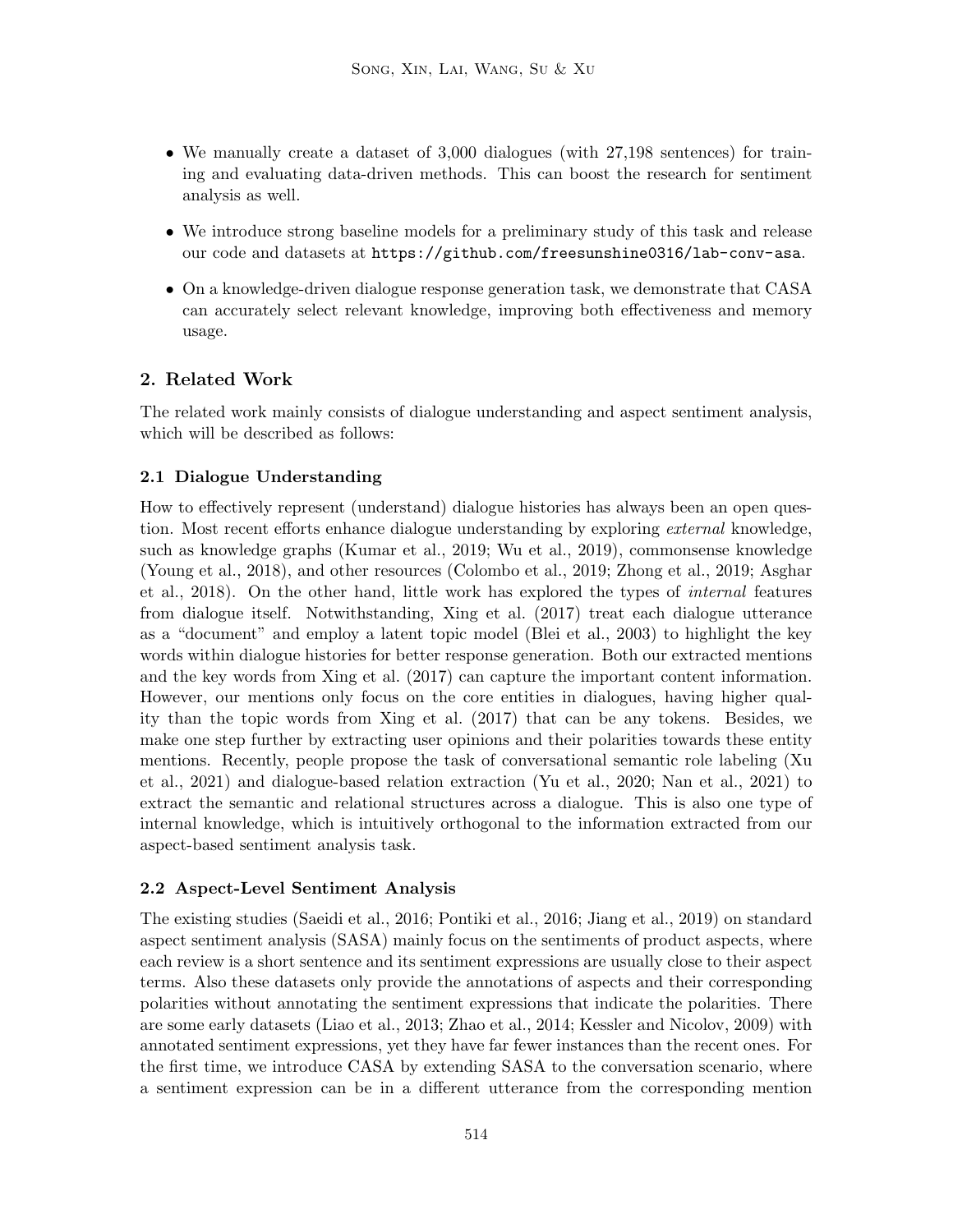|     | A:       | [a 一些(some) 经典的(classic) 电影(movie) ] 就是(are) 那么(that) [a 百看不                 |
|-----|----------|------------------------------------------------------------------------------|
| (a) |          | $\mathcal{F}(\text{not boring even after watching }100 \text{ times}) + 1$ . |
|     | $\rm B:$ | 你(you) 指(mean) 哪些(which ones)?                                               |
|     | $A$ :    | 比如(for example) [a 阿甘正传(Forrest Gump) ]。                                     |
|     | A:       | 我(I) 昨晚(last night) 又(again) 看了(watched) [a 肖申克的救赎(The Shaw-                 |
|     |          | shank Redemption) ], 简直(so) [a 百看不厌(not boring even after watching           |
| (a) |          | 100 times) $+1$ .                                                            |
|     | $\rm B:$ | 是的(yes), 它(it) 是(is) [a 几代人(several generations) 的('s) 经典(classic)           |
|     |          | $+1$ $\circ$                                                                 |
|     | A:       | 不过(but), 这部(this) 剧(movie) 的('s) 主演(protagonists), 我(I) 觉                    |
|     |          | 得(think) [b 蒂姆 · 罗宾斯(Tim Robbins) ] 的('s) 演技(acting skill) [b 不(not)         |
|     |          | 算(is) 那么(that) 出众(outstanding) -1] 。                                         |
|     |          | A: 昨天(yesterday) 看了(watched) [a 冰雪奇缘2(Frozen II) ], 还是(is) [a 非              |
|     |          | 常(very) 不错的(good) +1], 虽然(although) 没有(not) 超越(surpass) [b 第                 |
|     |          | 一部(the first version) ] $\circ$                                              |
| (c) | B:       | 第一部(the first version) 已经(already) 是(is) [b 经典(classic) +1], 不(not)          |
|     |          | 那么(that) 容易(easy) 被(be) 超越(outperformed) 。                                   |
|     | A:       | 是啊(yes), 要不(that's) 怎么(why) 力压(outperform) 神偷奶爸2(Despicable                  |
|     |          | Me 2) 拿了(got) 当年的(that year) 奥斯卡奖(Oscar award) 。                             |
|     | $\rm B:$ | 那首(that) let it go 堪比(comparable) 我心永恒(my heart will go on) 。                |

Table 2: Some annotated dialogue sessions from DuConv, where we provide an English translation for each Chinese word for better understanding. Sentiments and mentions are labeled with "[ ]" brackets.

(a.k.a. aspect). Besides, we provide a new large-scale dataset with the annotations of mentions, their polarities and the supporting sentiment expressions to support the training and evaluation of state-of-the-art data-driven methods.

In addition, the existing work on SATA (Nguyen and Shirai, 2015; Ruder et al., 2016; Wang et al., 2016; Chen et al., 2017; Wang et al., 2017; Li et al., 2019; Luo et al., 2019) typically follows the assumption that product reviews are usually aspect centric, and that each aspect corresponds to one and only one sentiment expression. Conversely, we remove this assumption. It is because people can give different sentiment expressions towards one mention, and people can talk about many things, while they only express subjective opinions on a few of them.

# 3. Data Annotation

We annotate the mentions and their sentiment expressions on  $DuConv$  (Wu et al., 2019), a popular public dataset of Chinese chit-chat dialogues, and NewsDialogue (Wang et al., 2021), an dataset of dialogues discussing news. These two datasets cover different domains. We choose DuConv as the major dataset to label most of our instances, while the annotated examples from NewsDialogue just serve as additional test instances to evaluate the model robustness on domain adaptation.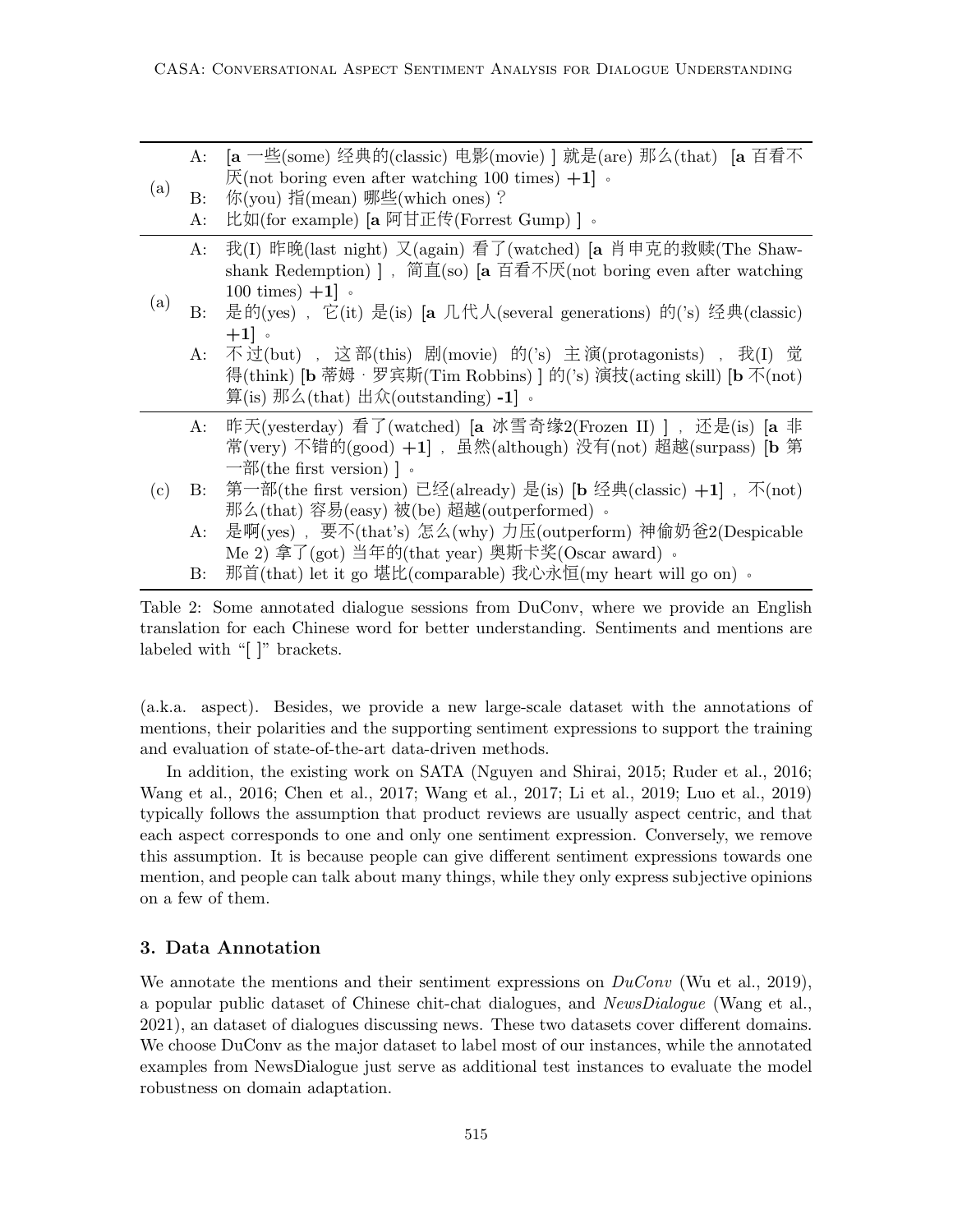#### 3.1 Dialogue Datasets

The dialogues of DuConv mainly discuss movies, TV shows and celebrities, containing a large number of opinions. It consists of around 30K dialogues with 270K dialog turns, where each dialogue is accompanied with a knowledge graph fragment containing the entities and other relevant information mentioned in the dialogue. For each dialog session, two crowdsourced annotators are hired to conduct a multi-turn conversation discussing the entities and relations within a given KG, where one person plays the role of the conversation leader and the other acts as the follower.

On the other hand, the NewsDialogue dataset contains 20K dialogues with 400K dialogue turns and covers broader domains, including sports, technology, education and so on. Each dialogue from this dataset is generated by requiring two crowd workers to discuss a piece of recent news (e.g. about a basketball game or a new released 5G chip) and its related topics. In this work, this dataset can serve as a test-bed for evaluating model robustness.

#### 3.2 Annotation Details

We randomly select 3,000 and 200 dialogues from DuConv and NewsDialogue for annotating sentiment expressions and corresponding mentions. As for the details of the annotation procedure, we first ask two annotators to label each dialogue independently, and then they resolve any annotation disagreements by themselves according to our annotation guidelines shown below. Table 2 illustrates several cases that reflect our annotation criterion. Generally, each target mention is surrounded by "[x ]", where x is a variable to distinguish different mentions, and possible values can be any lowercased English characters. The corresponding sentiment expressions for mention x are surrounded by "[ $x \ s$ ]", where  $s \in \{-1, 0, +1\}$  represents the sentiment value. For any sentiment expression that refers to multiple mentions (e.g. x and y), all corresponding mentions are considered (" $[x+y \; s]$ ").

Our annotation procedure mainly follows the guideline<sup>1</sup> of the SemEval-2014 benchmark (Pontiki et al., 2014) for standard aspect-based sentiment analysis. In addition, we make a few adaptations for our conversational scenario. One major change is that we annotate not only the polarity values but also the corresponding sentiment expressions for each mention. Taking Table 1 as an example, we first annotate "Messi" and "Neymar" as mentions. Then we label " $terri\hat{f}c$ " as a positive expression to " $Messi$ ". Please note that it is necessary to annotate all sentiment expressions because people can have different opinions towards the same entity mention, and their opinions can even change during a conversation.

Another major adaptation is that we directly consider each mention (e.g. "Messi" in Table 1) as the target of sentiment expressions, rather than the detailed aspect term or action of the mention (e.g. "the long shot"). This is because mentions are usually the "central topics" of conversations, and a finer granularity may cause the data sparsity problem when training data-driven models. Besides, we skip annotating the mention categories, as it is very difficult to categorize the mentions in our conversations from various domains. By contrast, the SemEval benchmark provides such annotations because it only focuses on one or two domains (e.g. restaurant), where the possible categories (e.g. service, food and

<sup>1</sup> http://alt.qcri.org/semeval2014/task4/data/uploads/semeval14\_absa\_annotationguidelines. pdf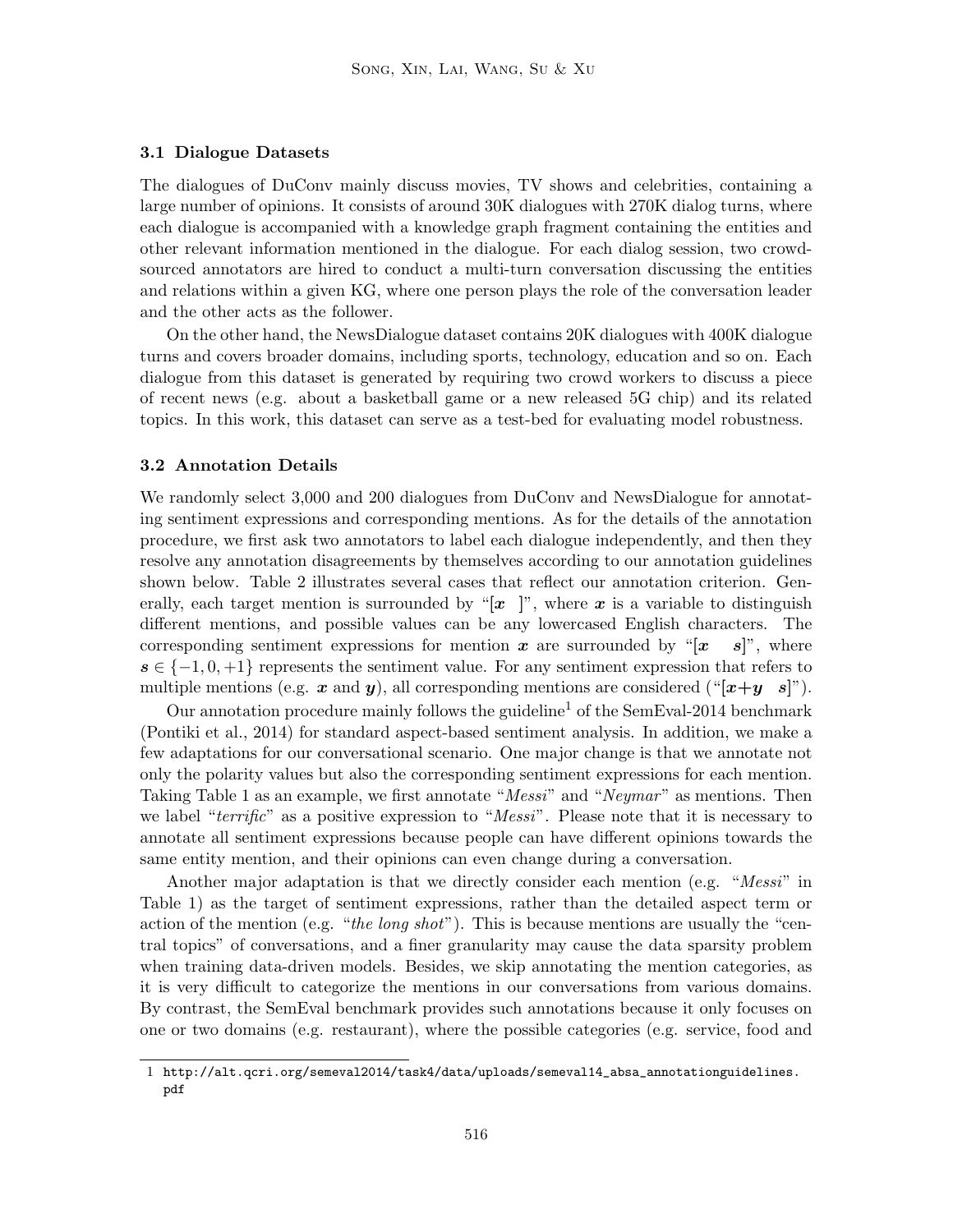price) are easily enumerable. In addition, we stick to the following standards for annotating mentions:

- Each annotated mention should be as specific as possible. For instance, in dialogue (a) of Table 2, we choose "一些(some) 经典的(classic) 电影(movie)" as the mention, rather than "电影(movie)" or "经典的(classic) 电影(movie)".
- For multiple mentions that correspond to the same entity, we only annotate the most specific ones. Taking dialogue (b) as an example, we only select "肖申克的救赎(The Shawshank Redemption)", ignoring other coreference pronouns, such as " $\vec{E}$ (it)" and "这部(this) 剧(movie)".
- If there is any corresponding sentiment expression (e.g. "百看不厌(not boring even after watching 100 times)" in dialogue (a)) in an earlier turn than the already annotated mentions ("阿甘正传(Forest Gump)" in dialogue (a)), we also annotate the very first mention ("一些(some) <sup>经</sup>典的(classic) 电影(movie)") of the entity, no matter whether the mention is specific enough. This can reduce the situation where no target mention is available for a newly occurred sentiment expression when processing a dialogue session.
- The mentions without the corresponding sentiment expressions (e.g. "神偷奶爸2 (Despicable Me 2)" in dialogue (c) of Table 2) are not annotated. This is because it may be inaccurate to infer the sentiments for these mentions without explicit sentiment expressions.

We also adhere to the following rules when annotating sentiment expressions:

- We define sentiment expressions as subjective opinions, so expressions describing facts (e.g. "拿了(got) 当年的(that year) 奥斯卡奖(Oscar award)" in dialogue (c) of Table 2) are not considered as sentiment expressions.
- Our sentiment expressions do not include the situations requiring background knowledge or reasoning. Taking the last sentence in dialogue (c) of Table 2 as an example, we do not annotate "堪比(comparable) 我心永恒(my heart will go on)" as a sentiment expression, because this requires the background knowledge that "我心永恒(my heart will go on)" is a very famous song.
- Similar to mentions, each annotated sentiment expression is required to be specific enough. As shown in dialogue (b) of Table 2, we annotate " $\mathcal{L}(\mathcal{H})$  (several generations) 的('s) 经典(classic)" rather than "经典(classic)", because "几代人(several generations)" indicates the extent of the sentiment. But, we do not include "简直(so)" into "百看不厌(not boring even after watching 100 times)", as it does not significantly contribute to make the sentiment more specific.

# 3.3 Data Statistics

Table 3 provides some statistics for our annotated datasets, where "cross turn %" represents the percent of sentiment expressions whose target mentions are not in the same dialogue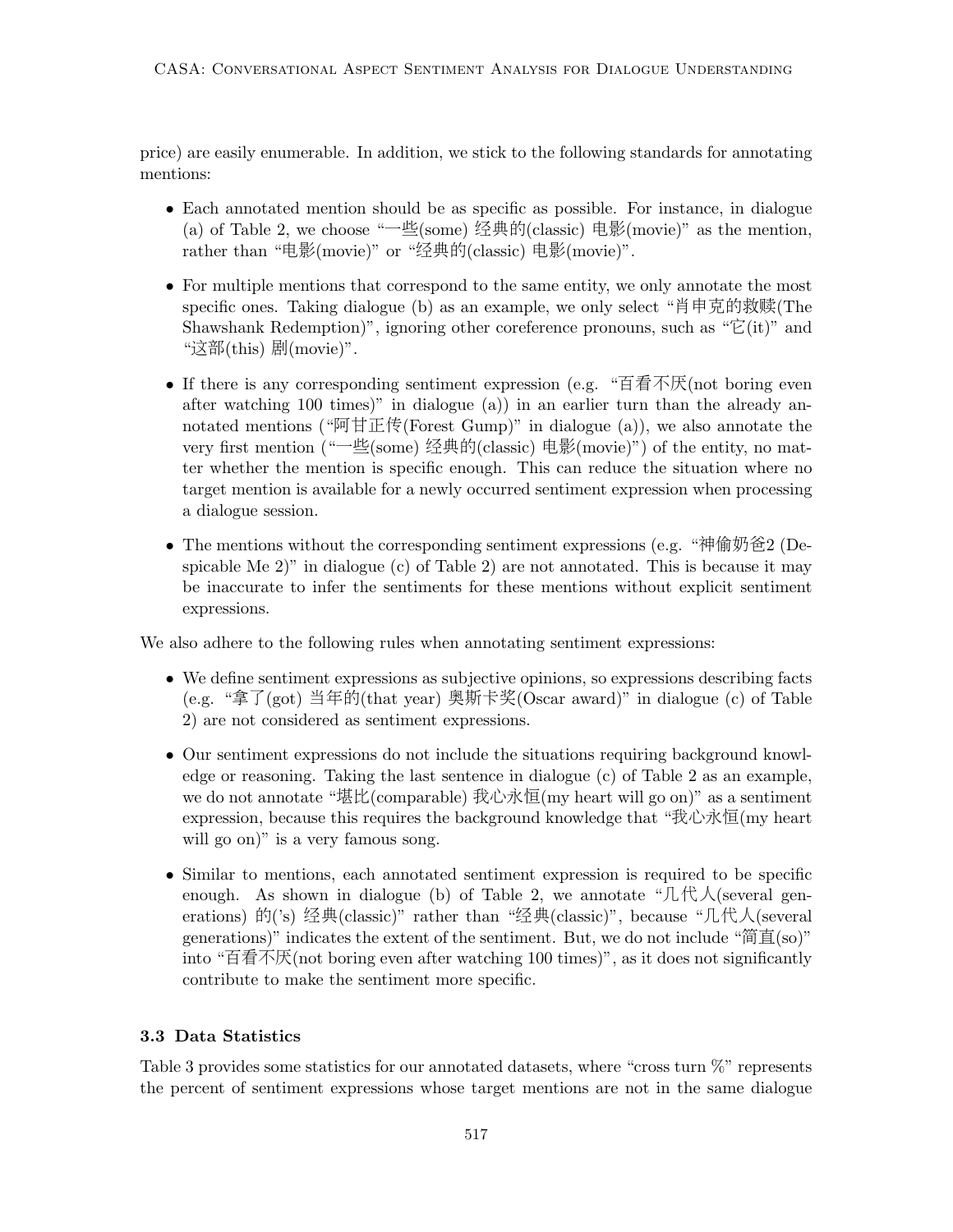| Dataset      | $# \text{Dialog} (\# \text{Sent})$ | $\#$ Sentiment (cross-turn $\%$ )<br>Pos % Neu % Neg % | #Mention (Avg. len) |
|--------------|------------------------------------|--------------------------------------------------------|---------------------|
| DuConv       | 3,000(27,198)                      | $10,436$ $(46.50\%)$<br>81.74\% 4.83\% 13.43\%         | 8,009(2.25)         |
| NewsDialogue | 200(4,008)                         | $1,183(66.02\%)$<br>73.88\% 3.80\% 22.32\%             | 587(1.92)           |

Table 3: Statistics for annotated datasets.  $\#X$  represents "the number of X", and  $x\%$  $(x \in \{Pos, Neu, Neg\})$  shows the percent of sentiment expression belonging to each polarity value.

| Dataset      | Frequent Mentions                     | Frequent Sentiment Expressions     |
|--------------|---------------------------------------|------------------------------------|
|              | 电影 (movie, 24.1%); 一部电                | 喜欢 (like, 18.2%); 很喜欢 (like        |
|              | 影 (one movie, 11.7%); 这部电             | very much, 10.0%); 很不错 (very       |
|              | 影的导演 (the director of this            | good, 9.0%); 很好看 (very nice,       |
|              | movie, 5.8%); 明星 (star, 5.3%);        | $(7.2\%)$ 口碑很差 (very bad rating,   |
|              | 导演 (director, 5.1%); 喜剧 (com-         | 6.3%) 还不错 (good, 6.0%); 口          |
| DuConv       | edy, $3.6\%$ ); 剧情电影 (drama           | 碑不错 (good rating, 4.5%) 很有         |
|              | movie, 3.6%); 纪录片 (documen-           | 才华 (very talented, 2.7%) 还可        |
|              | tary, 3.5%); 主演 (starring, 3.2%);     | 以 (okay, 2.1%) 不是很了解 (not          |
|              | 人间喜剧 (The Human Comedy,               | familiar, $2.1\%$ )                |
|              | 3.0%); 阿凡达 (Avatar, 2.7%); 爱          |                                    |
|              | 情公寓 (iPartment, 2.6%); 美国电            |                                    |
|              | $\frac{1}{2}$ (American movie, 2.5%); |                                    |
|              | 足球 (football); 女排 (women's vol-       | 喜 欢(like, 16.5%); 不 错(good,        |
|              | leyball, 6.9%); 梅西 (Messi, 5.6%);     | 11.2%); 很喜欢(like very much,        |
|              | 贝弗利 (Beverly, 4.2%); 苹果 (Ap-          | 8.5%); 很厉害(awesome, 6.4%);         |
|              | ple Inc, $4.2\%$ ); 篮球 (basketball,   | 挺 好(very good, 5.9%);<br>挺 厉       |
|              | $(4.2\%)$ ; 恒大 (Evergrande, 4.2%);    | 害(awesome, 5.9%); 很好看(looks        |
|              | 快船 (Clippers, 4.2%); 巴萨 (FC           | good, 3.7%); 太帅(so handsome,       |
| NewsDialogue | Barcelona, 4.2%); 厄文 (Kyrie Irv-      | $(2.7\%)$ ; 优秀(excellent, 2.7%); 不 |
|              | ing, 4.2%); 华为 (Huawei, 4.2%);        | 太了解(not familiar, 2.7%) 还不         |
|              | 中国足球 (Chinese Football); NBA          | 错(okay, $2.1\%$ )                  |
|              | (NBA, 4.2%); 阿森纳(Arsenal              |                                    |
|              | F.C., 2.8%); 阿尔萨德(Al Sadd             |                                    |
|              | $SC, 2.8\%)$                          |                                    |
|              |                                       |                                    |

Table 4: Frequent mentions and sentiment expressions in both datasets, where the English translations and frequencies are in parentheses.

turn. Out of the 27K sentences in DuConv, we find more than 10K sentiment expressions, and nearly half (46.50%) of them describe mentions in different turns. As for the sentiment expressions, more than 80% are positive, and only less than 5% are neutral. Intuitively, neutral expressions are less informative than the other two, thus they are rarely used by humans.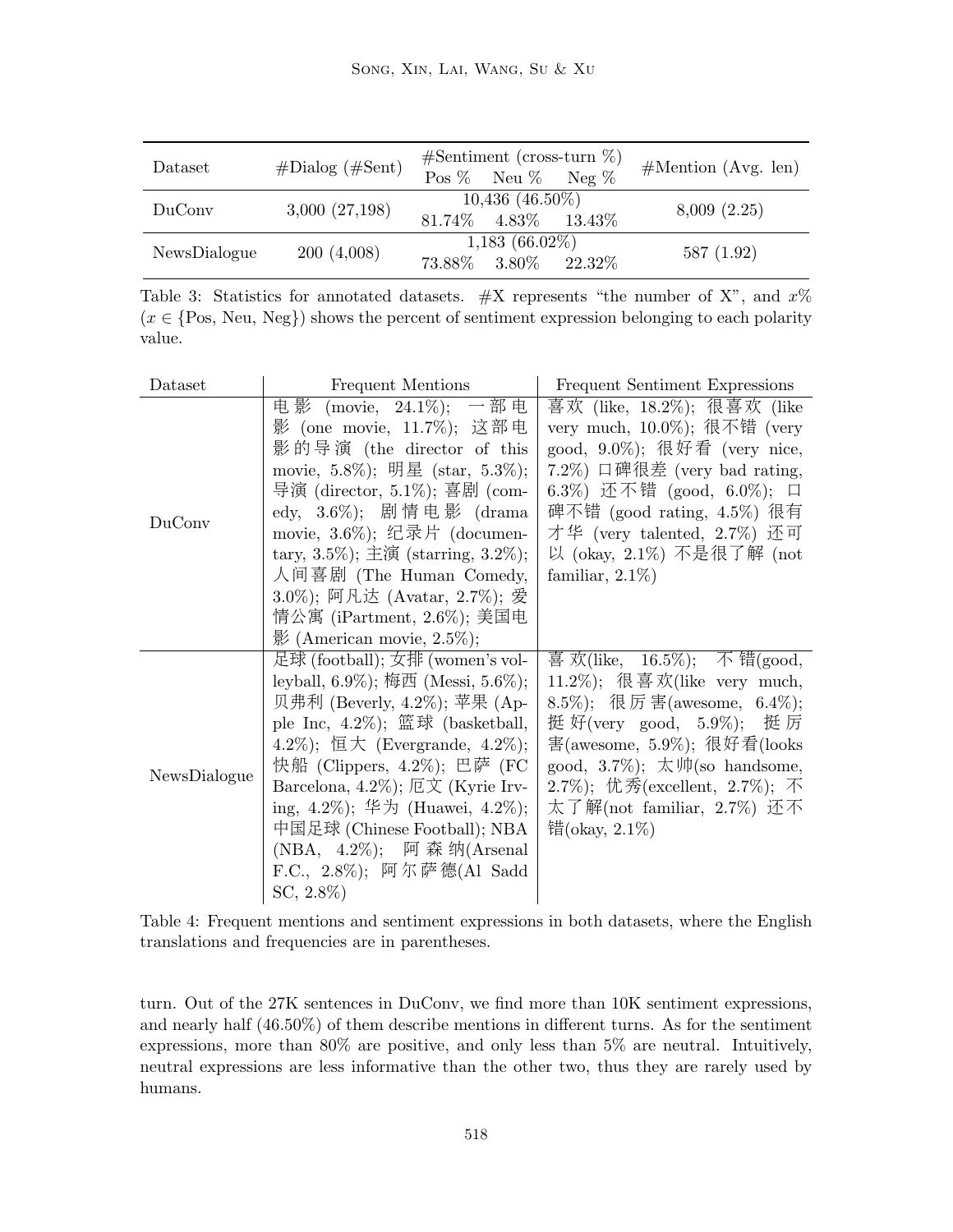

Figure 1: Model architectures for (a) sentiment extraction, and (b) mention extraction. Modules (e.g., " $Encoder_{SE}$ ") are surrounded by solid lines, while data and outputs are boxed with dashed lines. The  $s_j$  represents a sentiment expression as defined in §4.1.

Comparatively, NewsDialogue has a higher percent of cross-turn sentiment expressions than DuConv (66.02% vs 46.50%), which makes this dataset more challenging than DuConv. Besides, it has a higher percent of negative sentiment expressions (22.32% vs 13.43%), and on average there are more sentiment expressions that discuss the same mention. On both datasets there are fewer mentions than sentiment expressions (8,009 vs 10,436, and 587 vs 4,008 for DuConv and NewsDialog, respectively), because humans can make multiple comments for one entity.

In the subsequent experiments, we split DuConv into training, development and test sets, with each containing 80%, 10% and 10% of the whole data, respectively. The whole NewsDialogue dataset is used as an out-of-domain test set. Regarding sentiment expressions, the DuConv testset and NewsDialog have 27.13% and 77.09% unseen expressions, respectively, and the numbers are 61.27% and 95.74% for mentions. The high percent of unseen cases of NewsDialog makes it a suitable test set for out-of-domain evaluation.

Table 4 lists the top frequent mentions and sentiment expressions of both datasets. For mentions, as previously mentioned, both datasets cover very different domains, where DuConv mainly discusses movies while NewsDialogue mostly focuses on sports (e.g., football, basketball and volleyball). This creates a good testbed for out-of-domain evaluation on mention detection. On the other hand, sentiment expressions in both datasets are similar. The reason can be the nature of human language, where the sentiment words are usually domain invariant. Besides, we observe that most sentiment words are positive, which is consistent with the statistics shown in Table 3.

### 4. Model

In this section, we first formally introduce the task of CASA, before giving descriptions on several models for this task. As shown in Figure 1, we design strong models based on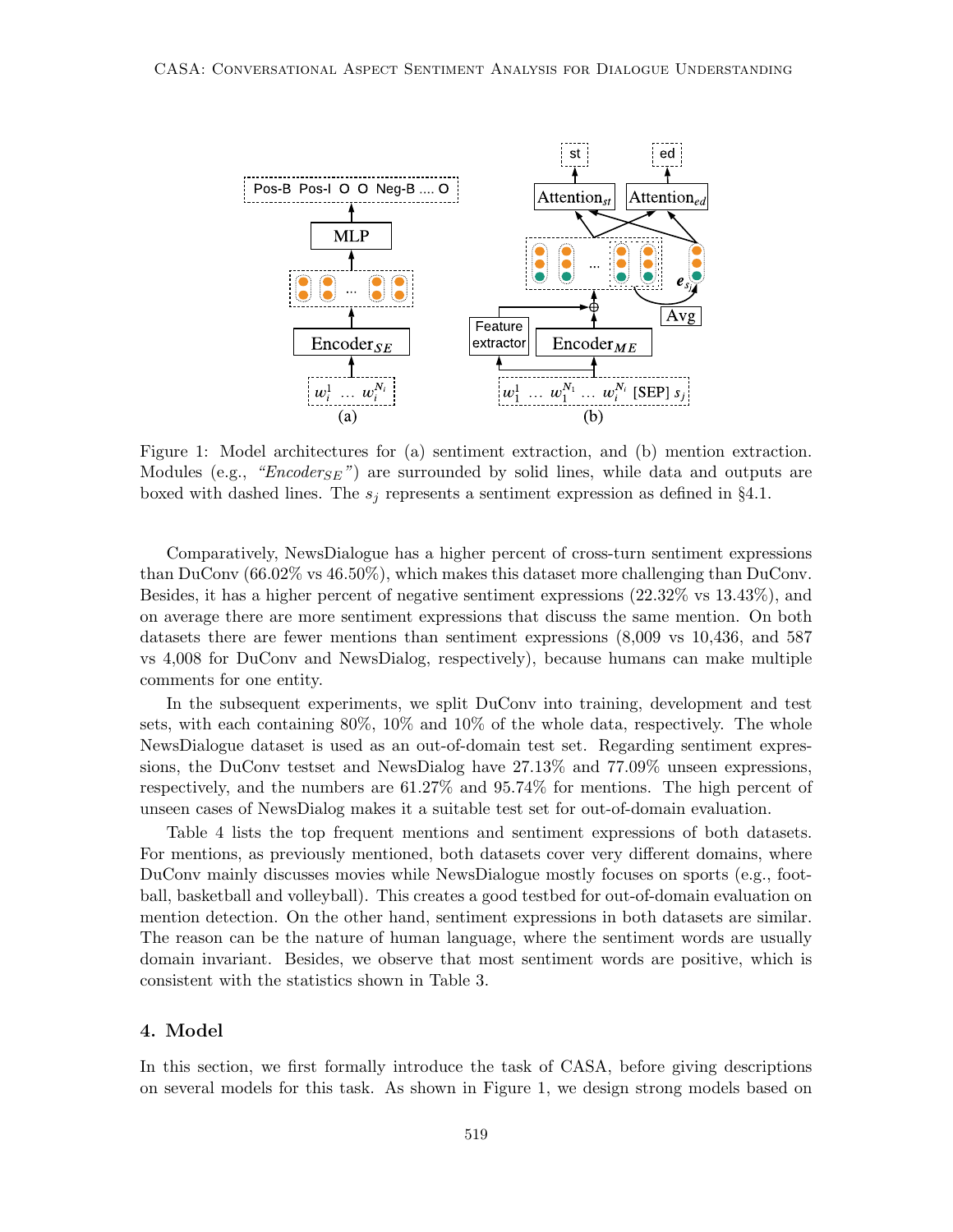self-attention (Vaswani et al., 2017) and pretrained BERT (Devlin et al., 2019) to solve each of the sub-tasks. Recent work (Sun et al., 2019; Yang et al., 2019) has shown that similar model architectures can demonstrate highly competitive performances for sentiment tasks.

### 4.1 Task Definition

Formally, the input of our CASA task can be represented as a list of dialogue utterances  $X_1, X_2, \ldots, X_i$ , where  $X_i = w_i^1, \ldots, w_i^{N_i}$  is the latest dialogue turn and  $N_i$  represents the length of  $X_i$ . The goal of CASA can be separated into two sub-tasks: (1) extracting all sentiment expressions  $\{s_1, \ldots, s_M\}$  and their polarity values  $\{p_1, \ldots, p_M\}$  (sentiment extraction, SE) from  $X_i$ , and (2) detecting their corresponding mentions  $\{m_1, \ldots, m_M\}$ (*mention extraction*, *ME*) from the whole dialogue history  $X_1, X_2, \ldots, X_i$ . Each sentiment expression  $s_j$  can be a word or a phrase within turn  $X_i$ , and its polarity value  $p_j$  is chosen from three possible values:  $-1$  (negative), 0 (neural) and  $+1$  (positive).

#### 4.2 Model for Sentiment Extraction

As shown in Figure 1(a), we design a model (Encoder<sub>SE</sub>) that treats extracting sentiment expressions and detecting their polarities together as sequence labeling. Using BIO scheme, we consider the tag set that contains seven possible tags.<sup>2</sup> The model adopts either a pretrained BERT (Devlin et al., 2019) or multiple self-attention (Vaswani et al., 2017) layers to generate context-sensitive embeddings for an input sentence  $w_i^1, \ldots, w_i^{N_i}$ :

$$
\boldsymbol{b}_i^1, \dots, \boldsymbol{b}_i^{N_i} = \text{Encoder}_{SE}(w_i^1, \dots, w_i^{N_i})
$$
\n
$$
(1)
$$

For both types of encoders, we associate vectors to sub-word units based on the byte pair encoding (BPE) (Sennrich et al., 2016) to avoid out-of-vocabulary (OOV) tokens. We then follow Kitaev et al. (2019) to obtain word-level representations from sub-word units by averaging the vectors of the sub-word units within each word. The word representations are then fed into a multi-layer perceptron (MLP) with 7 output units and softmax activation to predict the tag for each input word (e.g.  $w_i^k$ ). Next, all sentiment expressions and their polarities are inferred from the tags. For example, the model is supposed to produce tags "O O O O Pos-B O" for the sentence "His overall performance is terrific !" in Table 1, and a positive sentiment expression "terrific" is then detected from the tags.

#### 4.3 Model for Mention Extraction

Given the results of sentiment extraction, a mention extractor (Encoder<sub>ME</sub>) in Figure 1(b) is adopted to extract the corresponding mention  $m_j$  for each sentiment expression  $s_j$ . It takes the concatenation of all dialogue turns  $w_1^1, \ldots, w_i^{N_i}$  and the associated expression  $s_j$ as inputs, leveraging another encoder based on self-attention or pretrained BERT to obtain their contextual embeddings:

$$
\boldsymbol{b}_1^1, \ldots, \boldsymbol{b}_i^{N_i}, \boldsymbol{b}_{\text{SEP}}, \boldsymbol{b}_{s_j}^1, \ldots, \boldsymbol{b}_{s_j}^{|s_j|} = \text{Encoder}_{ME}(w_1^1, \ldots, w_i^{N_i}, [\text{SEP}], w_{s_j}^1, \ldots, w_{s_j}^{|s_j|}), \qquad (2)
$$

where  $w_{s_j}^1, \ldots, w_{s_j}^{|s_j|}$  represent the tokens of the sentiment expression  $s_j$ , and [SEP] is an artificial token to separate a context and a sentiment expression. Similar with sentiment

<sup>2</sup>  ${Pos, Neu, Neg} \times {B,I}, plus O$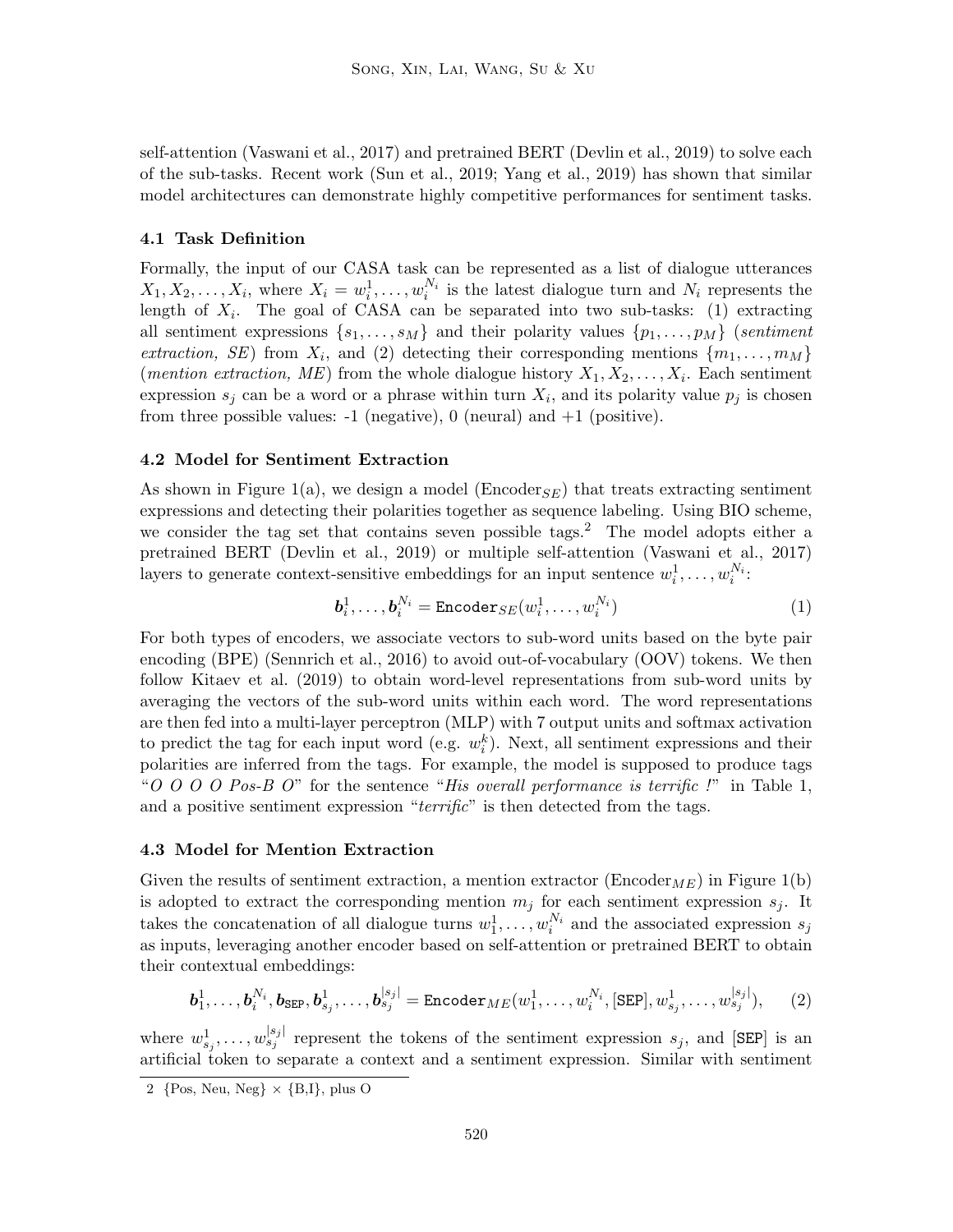extraction, we also use the vectors of last sub-word units to obtain word-level representations. Compared with the sentiment extraction task (Section 4.2), this task requires longer-distance reasoning throughout the whole dialogue. To address this issue, we introduce rich features including turn-wise distances and speaker information to model the cross-sentence correlations. Specifically, the turn-wise distances are relative distances to the current turn that are bucketed into  $[0, 1, 2, 3, 4, 5+, 8+, 10+]$ . The speaker information is a binary feature indicating whether a token in the dialogue history is from the same speaker as the current turn. Both types of information are represented by embeddings (e.g.  $d_k^l$ and  $s_k^l$  correspond to the distance embedding and the speaker embedding for token  $w_k^l$ , before being concatenated with the encoder outputs (i.e.  $b_k^l$ ) to obtain the rich contextual representations:  $e_k^l = b_k^l \oplus d_k^l \oplus s_k^l$ , where  $\oplus$  denotes the concatenation operation.

Next, a vector representing the whole sentiment expression  $s_j$  is generated by averaging the contextual representations of all tokens within it:  $e_{s_j} = \text{Avg}(e_{s_j}^1, \ldots, e_{s_j}^L)$ , where L is the length of  $s_j$ . Taking the vector  $(e_{s_j})$  for the sentiment expression and the concatenated dialogue-history representation  $(\mathbf{E}_{diag} = [\mathbf{e}_1^1; \dots; \mathbf{e}_i^{N_i}])$  as the query and memory, we then adopt two attention layers (Bahdanau et al., 2015) to calculate the distributions for the start and end boundaries of the target mention, respectively. The overall distribution for the target mention is defined as the product of both distributions:

$$
\boldsymbol{\phi}_{st} = \texttt{Attention}_{st}(\boldsymbol{E}_{diag}, \boldsymbol{e}_{s_j}),\tag{3}
$$

$$
\boldsymbol{\phi}_{ed} = \texttt{Attention}_{ed}(\boldsymbol{E}_{diag}, \boldsymbol{e}_{s_j}),\tag{4}
$$

$$
\phi = \phi_{st}^{\mathsf{T}} \phi_{ed}.\tag{5}
$$

Finally, the target mention  $(st, ed)$  is produced by choosing both boundaries st and ed that yield the highest score from  $\phi[st, ed]$ , where  $st \leq ed$  and they need to be in the same utterance.

#### 4.4 Training

Both models are trained with the standard negative log-likelihood loss over gold references y:  $-\log p(y|X)$ , where X represents the task input, and y corresponds to the reference. For sentiment extraction,  $y$  is tags in the BIO scheme, while for mention extraction,  $y$ corresponds to the boundaries of each gold span.

#### 5. Experiments

We conduct experiments on our annotated datasets (more details are shown in §3.3 and Table 3) to investigate the current performances on dialogue-based sentiment analysis and to pinpoint the main challenges for future improvements.

#### 5.1 Settings

Following most existing work on standard aspect sentiment analysis, we report F1 scores of extracting sentiment expressions. For extracting the corresponding mentions given sentiments, we report accuracy scores of fully correct mentions, where each mention is represented as a span in the dialogue history. For BERT-based models, we adopt the hug-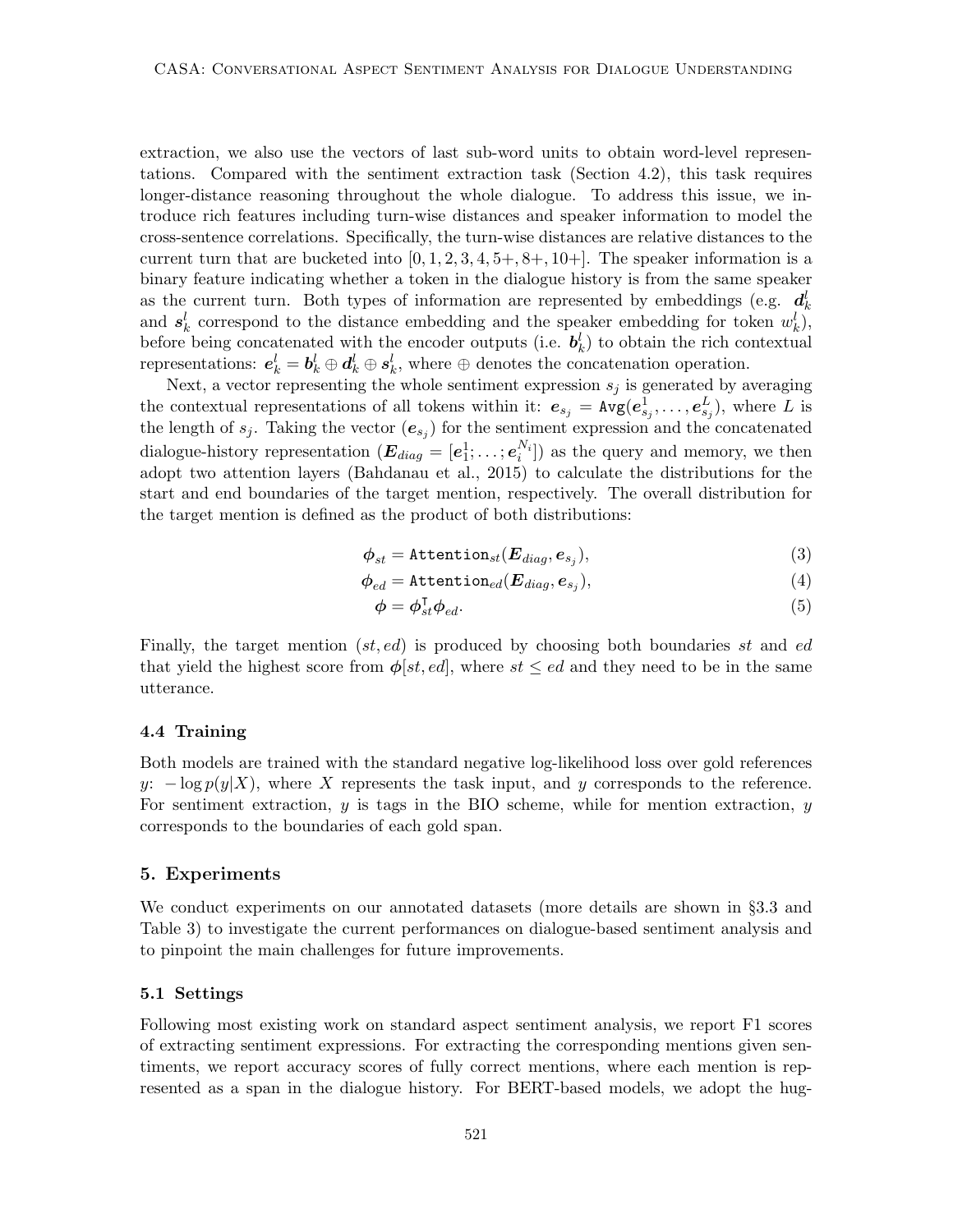|                | $DuConv$ (in-domain) |                  |       |                     | NewsDialogue (out-of-domain) |                  |       |              |
|----------------|----------------------|------------------|-------|---------------------|------------------------------|------------------|-------|--------------|
| Encoder        | <b>SE</b>            | $SE_{unlabeled}$ | MЕ    | ME <sub>cross</sub> | SЕ                           | $SE_{unlabeled}$ | МE    | $ME_{cross}$ |
| Self-Attention | 55.67                | 55.97            | 26.14 | 20.39               | 20.72                        | 21.13            | 22.32 | 18.71        |
| BERT-freeze    | 71.95                | 72.20            | 50.55 | 58.39               | 43.90                        | 44.42            | 39.31 | 40.03        |
| <b>BERT</b>    | 78.44                | 78.89            | 79.08 | 80.95               | $\parallel$ 52.39            | 52.78            | 63.97 | 58.65        |

Table 5: Main results, where "SE" and "ME" represent the performances on sentiment extraction (F1 score) and mention extraction (accuracy) tasks, respectively. " $SE_{unlabeled}$ " indicates the F1 scores that do not consider the polarities of extracted expressions, and " $ME<sub>cross</sub>$ " shows the accuracies for only the cross-turn situations.

gingface<sup>3</sup> -based RoBERTa-wwm-ext model (Cui et al., 2020). For the models based on selfattention, four layers are stacked, and we choose randomly initialized embeddings with 768 units for sub-word units to be consistent with our BERT model. All models are trained for 20 epochs using Adam (Kingma and Ba, 2014) with learning rate  $10^{-5}$ .

#### 5.2 Results

Table 5 shows the main results of our models, where *BERT* gives the best scores. When freezing the BERT parameters *(BERT-freeze)*, we observe significant performance drops, indicating the necessity of finetuning BERT. One major reason can be the domain shift problem, as conversations usually have very different genre from the narrative sentences for large-scale pretraining. Besides, our data contains very recent entities that are excluded from the narrative sentences for large-scale pretraining. There is another large performance drop by changing parameter-freeze BERT to multiple self-attention layers (Self-Attention) with randomly initialized embeddings as the encoder, which indicates the usefulness of large-scale pretraining. These performance changes are also consistent on the out-of-domain NewsDialogue test set as well. Overall, using and finetuning BERT are important factors for reaching a descent performance.

Regarding our BERT model, on the in-domain DuConv test set, it achieves reasonable performances of 78.44 and 79.08 on SE and ME sub-tasks, respectively. On the other hand, we observe significant decreases on the out-of-domain test set, where the performance drops roughly 16 and 15 points for SE and ME, respectively. These results are reasonable, since domain adaptation is a challenging problem across many NLP tasks. Recent research (Fried et al., 2019) on constituency parsing (a well-studied NLP task) shows that even the latest state-of-the-art parser suffers from large performance drops caused by domain shifting. That parser achieves an F1 score of almost 92% on the Penn Chinese Treebank (Xue et al., 2005), yet its accuracy drops nearly 16 points in the conversational domain. This domain adaptation problem can be much severer for other NLP tasks, such as reading comprehension (Jia and Liang, 2017). Therefore, how to deal with domain adaptation for CASA will be one of important research topics in future.

As an interesting observation, the performance decrease from  $ME$  to  $ME<sub>cross</sub>$  is not dramatically enlarged on the out-of-domain testset comparing with the in-domain testset. This indicates the robustness of our models and the consistency of our annotations. Intu-

<sup>3</sup> https://huggingface.co/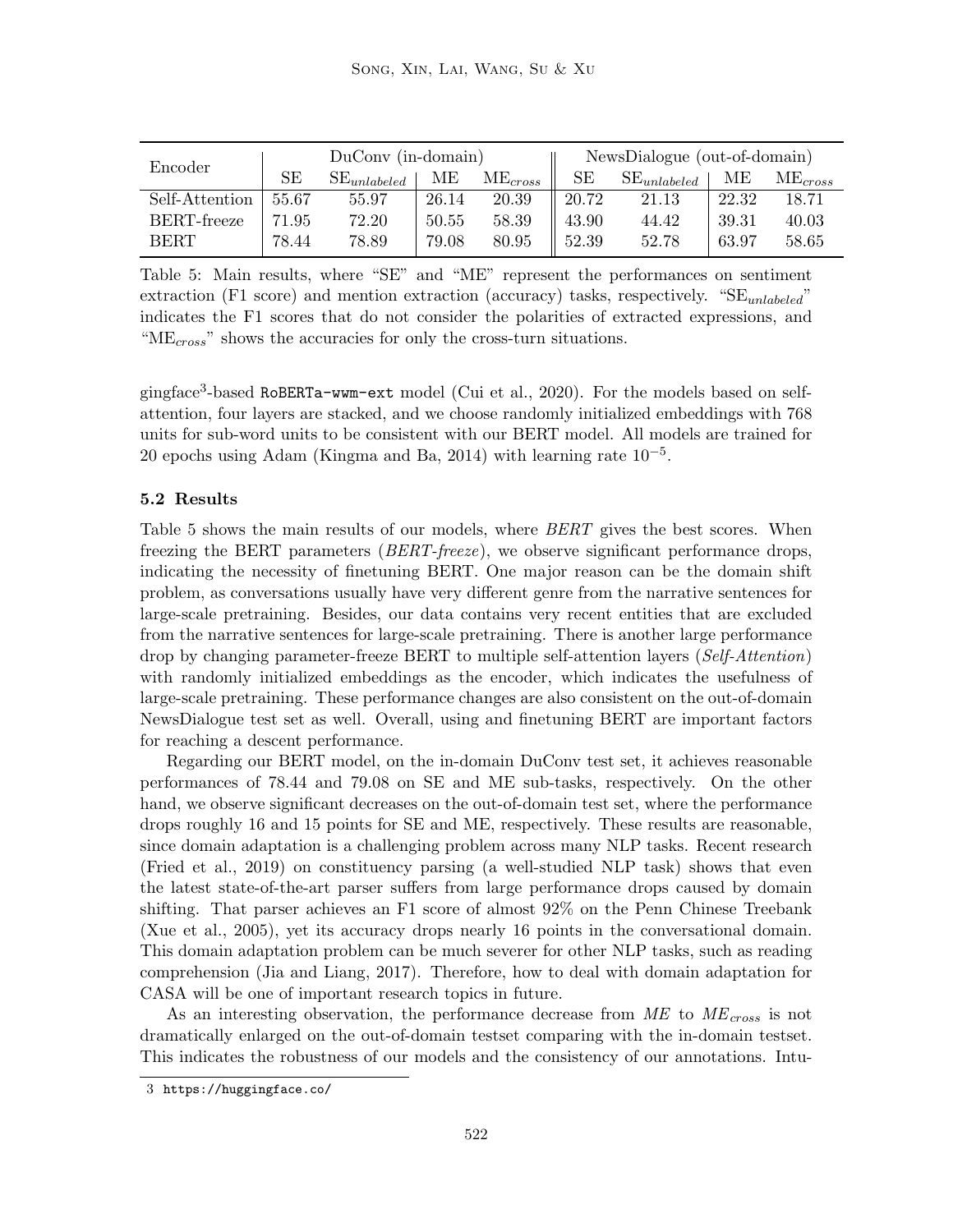

Figure 2: The sentiment and mention extraction performances of *BERT* regarding different polarity values.

|                           |       |             |              | DuConv (in-domain)    NewsDialogue (out-of-domain) |             |              |
|---------------------------|-------|-------------|--------------|----------------------------------------------------|-------------|--------------|
| Training data             | MЕ    | $ME_{same}$ | $ME_{cross}$ | MЕ                                                 | $ME_{same}$ | $ME_{cross}$ |
| All data                  | 79.08 | 77.59       | 80.95        | $\parallel$ 63.97                                  | 73.95       | 58.65        |
| Same-turn only   $70.02$  |       | 98.17       | 34.85        | $42.97$                                            | 73.63       | 26.68        |
| Cross-turn only   $68.91$ |       | 44.85       | 98.96        | $\parallel$ 45.30                                  | 25.12       | 56.01        |

Table 6: Mention extraction results (using our *BERT* model) with only same-turn or crossturn training data, where " $ME_{same}$ " and " $ME_{cross}$ " denote the accuracies for the instances at the same turn and at a different turn, respectively.

itively, cross-turn mention extraction faces additional challenges of long-distance reasoning, including coreference resolution and zero pronoun resolution. Note that the state-of-the-art models for coreference resolution and zero pronoun resolution (Joshi et al., 2019; Yin et al., 2017) only report benchmark performances of 65.9 and 22.7 in Chinese. This indicates that our BERT-based model finetuned with annotated cross-turn data may already have the ability for cross-sentence reasoning to some extent. Likewise, we will focus on how to enhance our model by modeling cross-sentence reasoning.

#### 5.3 Analysis on Different Sentiment Polarities

Figure 2 visualizes the sentiment and mention extraction performances of BERT for different sentiment polarities on both the in-domain and out-of-domain test sets. In general, the performances are consistent across different polarities on the in-domain test set. This indicates that the unbalanced label distribution of our CASA dataset has moderate influence on the model performance. However, the variation on the out-of-domain test set is significant. Again, the reason can be that the model underfits the out-of-domain test cases due to the insufficient amount of training data. As the solution, we plan to increase the in-domain training set in future work.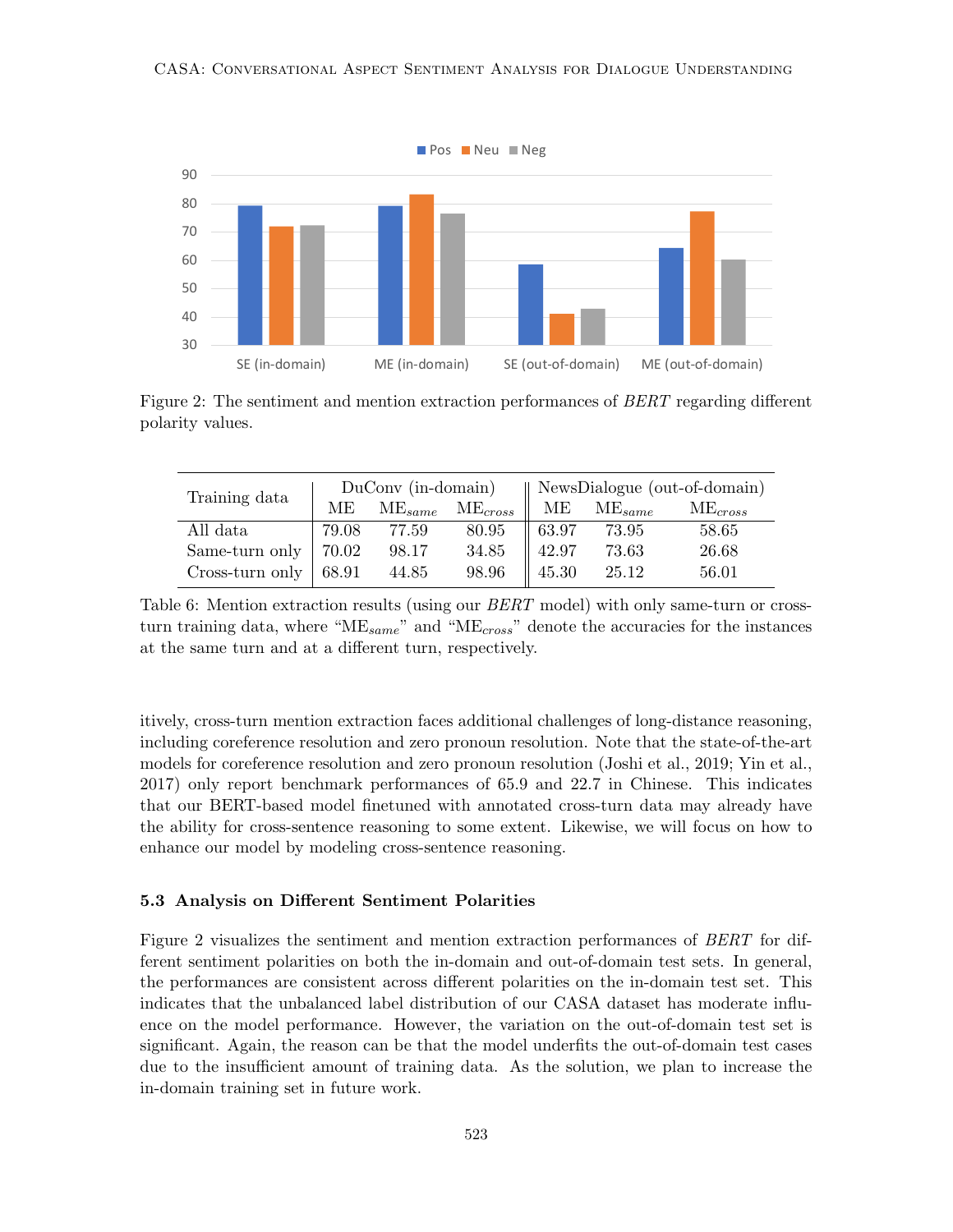| (a) | 没(no) 办法(solution), 大家(people) 都(all) 说(say) 是(is) [a 扶不起(perennial)   |
|-----|------------------------------------------------------------------------|
|     | 的 阿斗(losers) -1]。                                                      |
| (b) | 在(in) 大连(Dalian) 那个(that) 城市(city) [a [A 景色(scene) 好(nice) +1] +1]     |
|     | , $[a \ \mathbb{Z} \neq (four\ seasons) \ \mathcal{H}(distinct) +1]$ . |
| (c) | 朱亚文(Yawen Zhu) [a [A 太帅(so hansome) +1] +1] 了 。 [a 行走(walking)         |
|     | 的 荷尔蒙(charming) $+1$ ] !                                               |
| (d) | 这个(this) 比分(score) 确实(indeed) 让(make) 人(people) [a 有点(a little bit) [A |
|     | $\frac{1}{2}$ (angry) -1 -1 -1                                         |
| (e) | 我(I) 认为(think) 他们(they) 比较(relatively) 传统(traditional), [a [A 不        |
|     | 太(not) 愿意(willing) -1] 接受(accept) 新(new) 事物(things) -1]。               |
| (f) | 你(you) 是不是(whether or not) [A 喜欢(like) -1] 马思纯(Sichun Ma) 。            |
| (g) | 只要(as long as) 态度(attitude) 认真(serious), 训练(training) 到位(sufficient),  |
|     | 国足(Chinese soccer) 成绩(results) [A 会(would) 变(become) 好(better) -1] 的。  |
|     |                                                                        |

Table 7: Examples of typical errors in sentiment extraction, where predicted sentiment expressions are surrounded by red brackets with capital letters.

# 5.4 Same-/Cross-Turn Reasoning for Mention Extraction

Table 6 compares the accuracies of the BERT model on mention extraction when only same-turn or cross-turn training instances are available. When trained only with same-turn data<sup>4</sup> , the model reports poor results for cross-turn instances. Similarly, it gets very low accuracies on same-turn instances, when trained only on the cross-turn data. Combining both observations, we can conclude that the ability of cross-turn reasoning cannot be indirectly learned from same-turn instances, and vice versa. The underlying reason is that our model learns an incorrect and biased distribution for making predictions when training on just one type of data.

On the out-of-domain test set, the model trained with all data reports the best performances on same-turn and cross-turn situations, outperforming the models only trained with same-turn or cross-turn instances. It is because the model underfits the out-of-domain data, thus adding extra training instances can generally help.

#### 5.5 Error Analysis

Sentiment extraction Table 7 provides some examples generated by our BERT model from NewsDialogue with typical errors in sentiment extraction. As shown by the three examples from the first group, one major type of errors occurs when our baseline fails to recognize a sentiment expression that is an idiom (e.g. "四季(four seasons) 分明(distinct)") or a new catchword (e.g. "行走(walking) 的 荷尔蒙(charming)"). This is likely because of data sparsity, and they could be alleviated by an external sentiment dictionary with idioms and new catchwords.

The second group demonstrates another type of errors, where the baseline system makes errors for predicting the exact span boundaries. For both cases, the annotators follow the

<sup>4</sup> This setting follows the existing work on standard aspect sentiment analysis.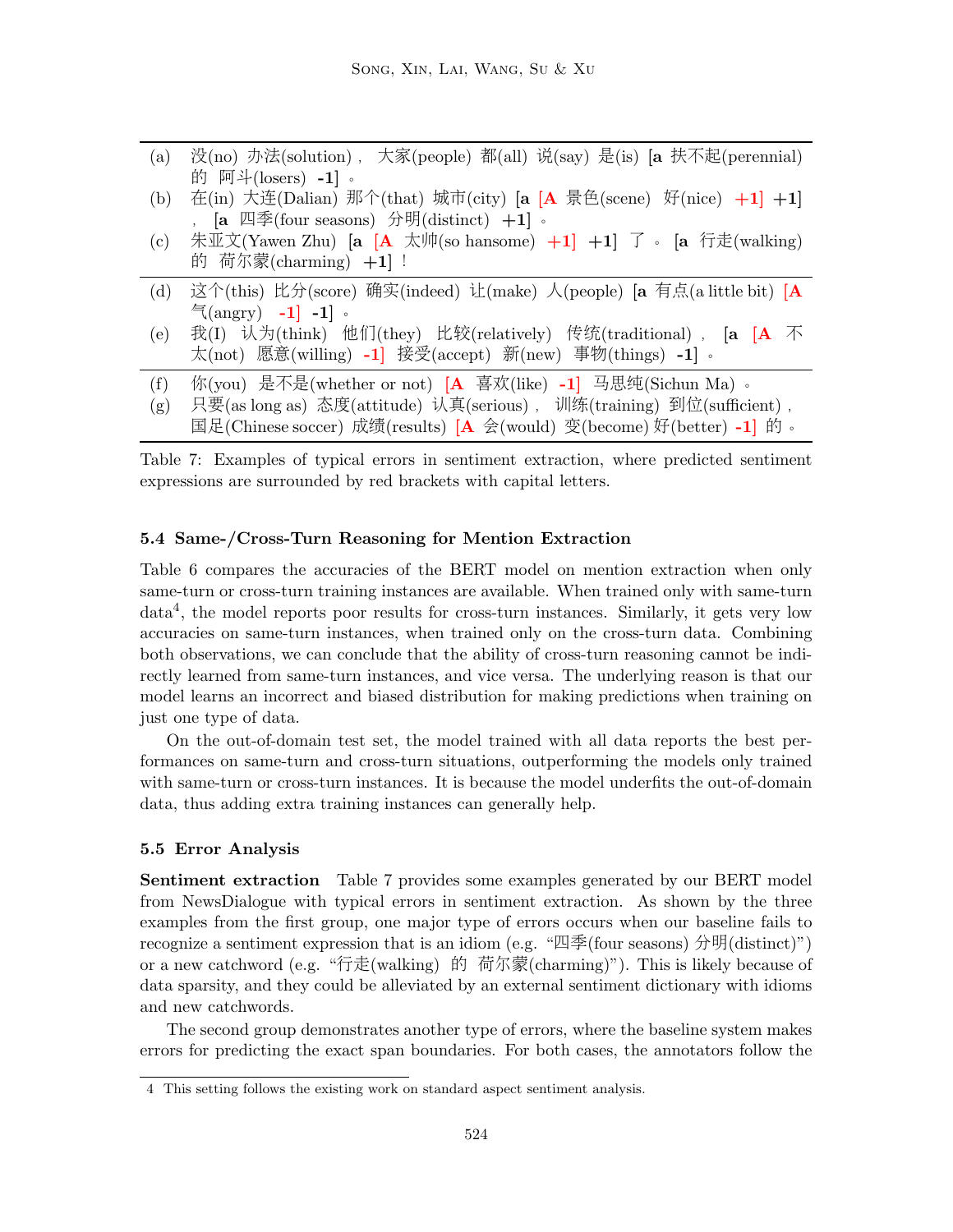| A:              | 我(I) 平时(usually) 很(very) 喜欢(like)<br>[a 研究(study) $[A \oplus \mathbb{R}]$ (computer) 手<br>机(mobile) 性能(performance) ] ]。                                                                 |
|-----------------|------------------------------------------------------------------------------------------------------------------------------------------------------------------------------------------|
| A:<br>$\rm B$ : | [a 林宥嘉(Yoga Lin) ] 最近(recent) 的 少女("Otomen") 很火(very popular)<br>啊。<br>我(I) 觉得(think) [A 他(he) 出(make) 新歌(new songs) ] 算是(is) 比较<br>慢(relatively slow) 的, 产量(productivity) 不高(not high)。 |
|                 | A: [A 杜兰特(Durante) ] 是(is) FMVP 这个(this) 只(only) 看(consider) 得分(score)<br>! 不看(not) 无不(whether not) 无私(selfless) !                                                                       |
| $\rm B$ :       | 就是(certainly), [a 库里(Curry)] 确实(indeed) 是(is) 很(very) 伟大(great),<br>同时(and) 也(also) 不(not) 忘(forget) 队友(teammates) 。                                                                     |
| A:              | 现在(now) 勇士(Warriors) 既有(has) [A 杜兰特(Durante) ] 又有(and) 库<br>里(Curry), 我(I) 还是(still) 喜欢(like) [a 库里(Curry) ]。                                                                            |
|                 |                                                                                                                                                                                          |

Table 8: Examples of typical errors for mention extraction. Target sentiment expression is marked with underline, and gold/predicted mentions are surrounded by black/red brackets with lowercased/capital letters.

annotation guideline (Section 3.2) to choose spans with sufficient details, while the baseline system misses some crucial details. Specifically, "有点(a little)" that indicates the extent of "气(angry)" in the first case and "接受(accept) 新(new) 事物(things)" that is the object of "不太(not) 愿意(willing)" are dropped.

The last type of errors, as exhibited in the third group, occurs when an emotional phrase is incorrectly considered as a sentiment expression. This usually happens in an interrogative sentence (e.g. example (f)), where the speaker asks for opinions from others, rather than expressing his/her own ones. Another major type of situations (e.g. example (g)) is in a conditional sentence, where the speaker simply makes a judgement or prediction.

**Mention extraction** Table 8 contains some frequent errors of our *BERT* model for mention extraction on NewsDialogue. Generally, this model tends to make two types of errors in mention detection. As shown in the first example of Table 8, one type of errors occur when the model inaccurately predicts the boundaries of a mention. As shown in the second and third examples of Table 8, the other type of errors happen when our model predicts a different mention from the the reference. Taking a closer look at the results, we find that our model tends to choose a nearby mention whenever not being confident with other choices. For the second example, the baseline picks "他(he) 出(make) 新歌(new songs)" that is much closer than the correct answer "林宥嘉(Yoga Lin)". Besides, it sometimes tends to pick a popular phrase no matter what the surrounding context is. As seen in the third example, the system picks "杜兰特(Durante)" instead of "库里(Curry)" for both sentiment expressions, even though "库里(Curry)" is much closer to the sentiment expression. As neither of the mentions appears in the training set, the reason for choosing " $\pm \equiv$ 特(Durante)" may be that "杜兰特(Durante)" appears more often in the data for training the Chinese BERT.

We conduct human evaluation on 100 dialogues from the out-of-domain test set, counting the mention extraction results as the following situations:  $(1)$  correct prediction,  $(2)$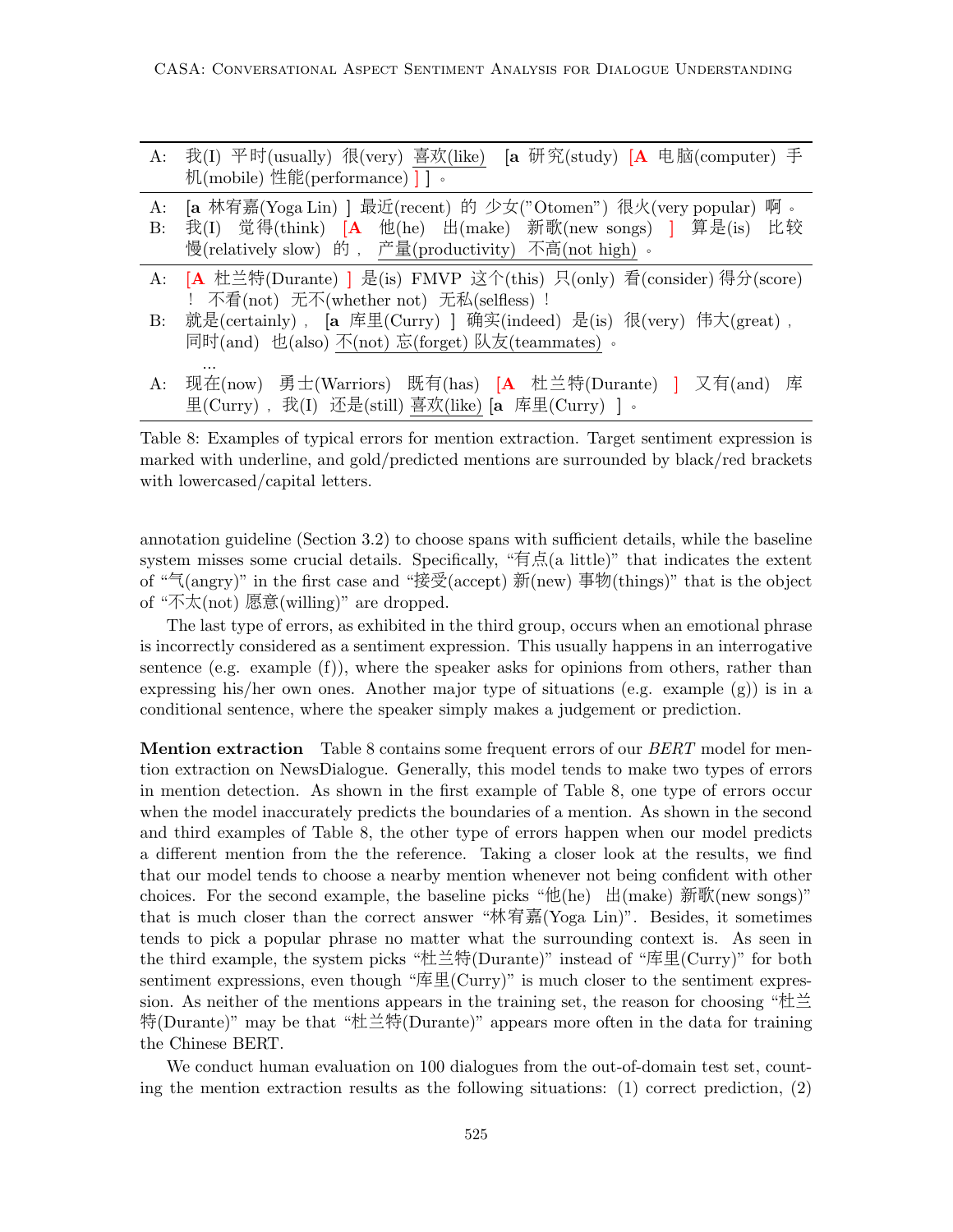incorrect prediction with erroneous boundaries, (3) incorrect prediction that extracts a coreference pronoun instead, and (4) incorrect prediction that extracts a different mention. Out of the 239 mention extraction cases in the 100 dialogues, the above 4 categories take 71.1%, 2.5%, 7.5% and 18.8%, respectively. This indicates that "incorrectly predicting a different mention" is the current bottleneck for this task, and future work can introduce external knowledge to further distinguish different mentions.

# 6. The Usefulness of CASA on Knowledge-Driven Dialogue Response Generation

We further evaluate the usefulness of conversational aspect sentiment analysis on knowledgedriven dialogue response generation. In particular, we expect that CASA can help select the relevant parts from massive input knowledge, so that both memory efficiency and performance can be improved.

#### 6.1 Data

We choose NewsDialogue (Wang et al., 2021), which focuses on knowledge-driven dialogue response generation in Chinese. In NewsDialogue, each conversation is created by asking two annotators to discuss a provided news document. The news documents cover a wide range of topics, such as a new technology, a recent basketball game or a movie. The dataset consists 20K conversations, each having around 20 dialogue turns and 416 Chinese characters. This is a good testbed for verifying the effectiveness of CASA, because annotators are asked to conduct conversations *naturally* and *freely* without any restrictions (e.g., fixing the order of discussed topics as in Wu et al. 2019). We separate 272 and 272 dialogue sessions to make the development and test sets, taking the remaining data as the training set.

#### 6.2 Baseline and Model

Similar with Dinan et al. (2019), we adopt a Transformer (Vaswani et al., 2017) model to crate the baselines and our model. One baseline model (i.e., Transformer in Table 9) takes only a dialogue history. The other baseline system (i.e., Transformer  $w$  Full Doc in Table 9 with its architecture shown in Figure  $3(a)$ ) uses the concatenation of a dialogue history and the corresponding news document as the input before generating a sentence as the response.

Figure 3(b) visualizes our model (i.e., *Transformer* w/ CASA in Figure 3), which uses the same neural architecture except that it only takes some parts of the news document selected according to CASA. In particular, we use our BERT-based CASA model to analyze each dialogue turn, then we choose the entities with positive sentiment in that turn as key phrases, selecting their surrounding contexts from the news document as the knowledge for that turn. In this way, it can be easier for our model to focus on the relevant content in the provided news document than the baselines. The reason for only considering the entities with positive sentiment is that people tend to keep discussing the topics they enjoy talking.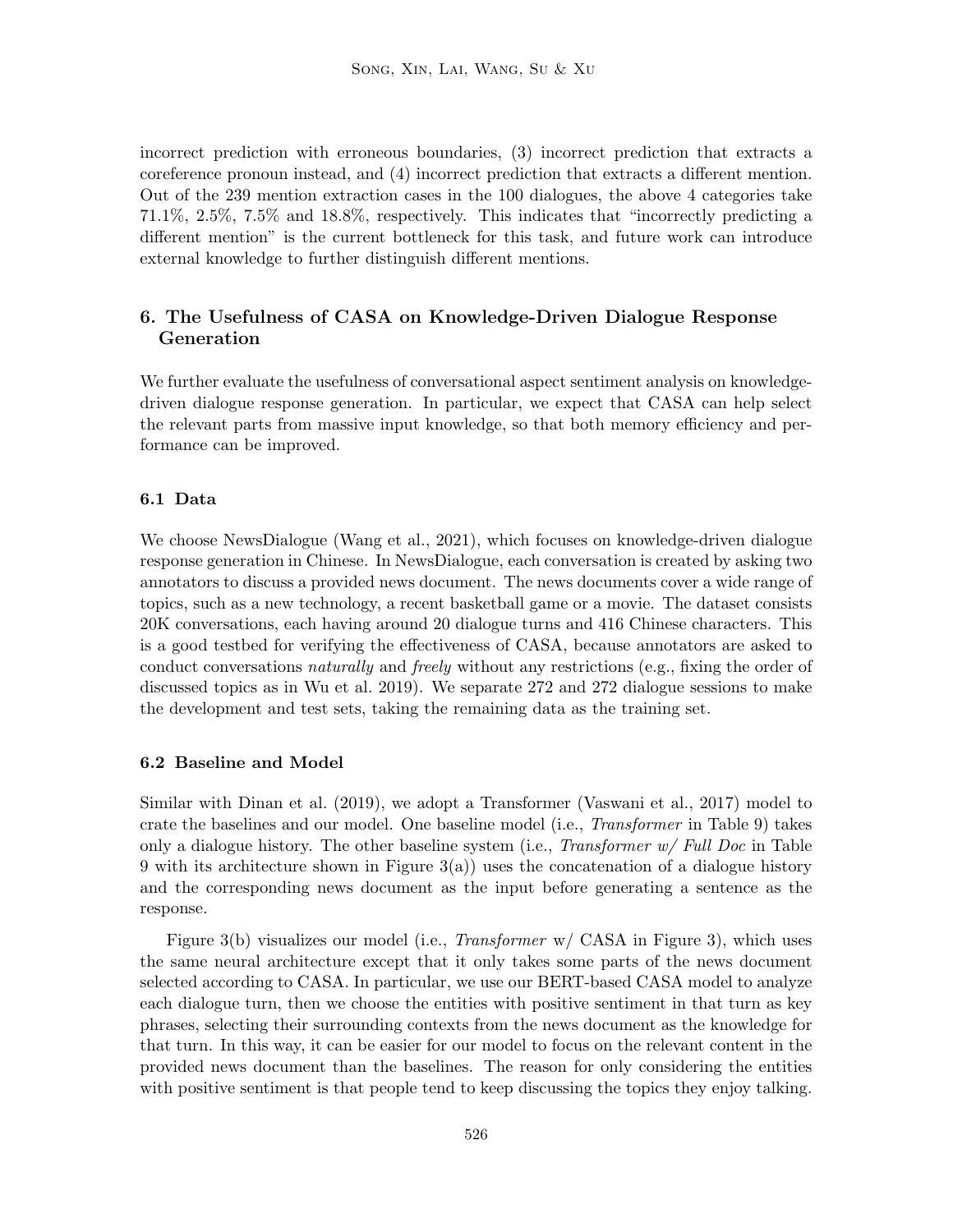

Figure 3: (a) The Transformer baseline and (b) our model using CASA for dialogue response generation.

| Model                           |             |          | BLEU-1/2   Distinct-1/2   Avg. KN Len. |
|---------------------------------|-------------|----------|----------------------------------------|
| Transformer                     | $29.9/17.3$ | 3.6/18.6 | 0.0                                    |
| w/ Full Doc   <b>30.1</b> /17.3 |             | 3.1/16.4 | 765.5                                  |
| w/ CASA                         | 29.7/17.4   | 3.7/19.2 | 29.1                                   |

Table 9: Results on knowledge-driven dialogue response generation, where Avg. KN Len. represents the average number of characters in selected knowledge.

#### 6.3 Settings

For both baselines and our model, the encoder and decoder take 4 multi-head self-attention layers, each layer taking 512 hidden units and 8 heads. Adam (Kingma and Ba, 2014) with learning rate  $10^{-5}$  is adopted to train all systems for 50 epochs. The batch size is set to 16 for all systems as well.

# 6.4 Results

Table 9 compares our model with the baselines under BLEU-1/2 (Papineni et al., 2002) and Distinct-1/2 (Li et al., 2016) scores. We also list the average length of utilized knowledge as demonstrated in column "Avg. KN Len." Using full news documents gives slight increase in BLEU scores, but the diversity of outputs decreases as indicated by the Distinct scores. This is because using full document can introduce noise, as most content within it is not helpful (relevant) to generate the annotated response. Conversely, taking only the selected segments according to CASA improves the diversity regarding Distinct score and shows a comparable BLEU score. More importantly, only 29 Chinese characters on average are selected by CASA, while the full-document baseline uses 765 characters. This shows that CASA can save 96% memory usage for representing relevant knowledge.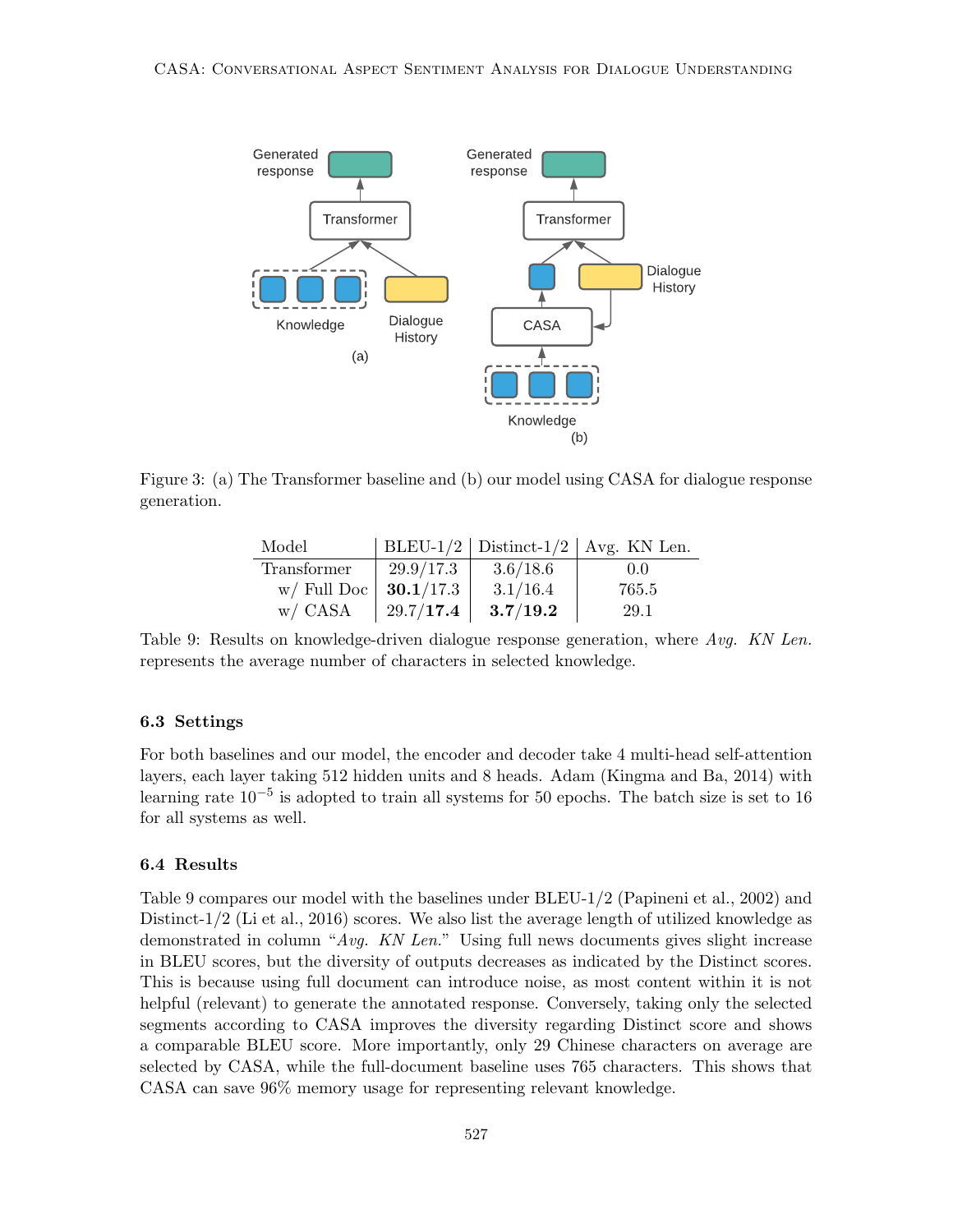# 7. Conclusion

In this paper, we have proposed the task of *conversational aspect sentiment analysis*  $(CASA)$ , which can provide useful symbolic features for general-purpose dialogue understanding. We also annotated a new dataset, as existing datasets on standard aspect sentiment analysis only have a limited number of instances and only focus on a few domains. We also have provided strong baselines using BERT. Our experimental results and deep analysis indicate several potential directions for further improving the performance of CASA. We also demonstrate that CASA can help select knowledge for knowledge-driven dialogue response generation, which improves both memory efficiency and performance.

Future work includes studying how to increase model robustness when applying CASA on different domains. In particular, our plan is to explore the latest achievements of domaingeneral text understanding (e.g. using public KG and Ontology), leveraging them as rich features to alleviate the common errors we have found in this work.

#### Acknowledgments

We thank the anonymous reviewers and editors for their insightful comments. Jinsong Su was supported by National Natural Science Foundation of China (No. 62036004), Natural Science Foundation of Fujian Province of China (No.2020J06001), and Youth Innovation Fund of Xiamen (Grant No.3502Z20206059).

# References

- Asghar, N., Poupart, P., Hoey, J., Jiang, X., and Mou, L. (2018). Affective neural response generation. In European Conference on Information Retrieval, pages 154–166. Springer.
- Bahdanau, D., Cho, K., and Bengio, Y. (2015). Neural machine translation by jointly learning to align and translate. In International Conference on Learning Representations.
- Blei, D. M., Ng, A. Y., and Jordan, M. I. (2003). Latent dirichlet allocation. Journal of machine Learning research, 3(Jan):993–1022.
- Chen, P., Sun, Z., Bing, L., and Yang, W. (2017). Recurrent attention network on memory for aspect sentiment analysis. In Proceedings of the 2017 conference on empirical methods in natural language processing, pages 452–461.
- Colombo, P., Witon, W., Modi, A., Kennedy, J., and Kapadia, M. (2019). Affect-driven dialog generation. In Proceedings of the 2019 Conference of the North American Chapter of the Association for Computational Linguistics: Human Language Technologies, Volume 1 (Long and Short Papers), pages 3734–3743.
- Cui, Y., Che, W., Liu, T., Qin, B., Wang, S., and Hu, G. (2020). Revisiting pre-trained models for Chinese natural language processing. In Proceedings of the 2020 Conference on Empirical Methods in Natural Language Processing: Findings, pages 657–668, Online. Association for Computational Linguistics.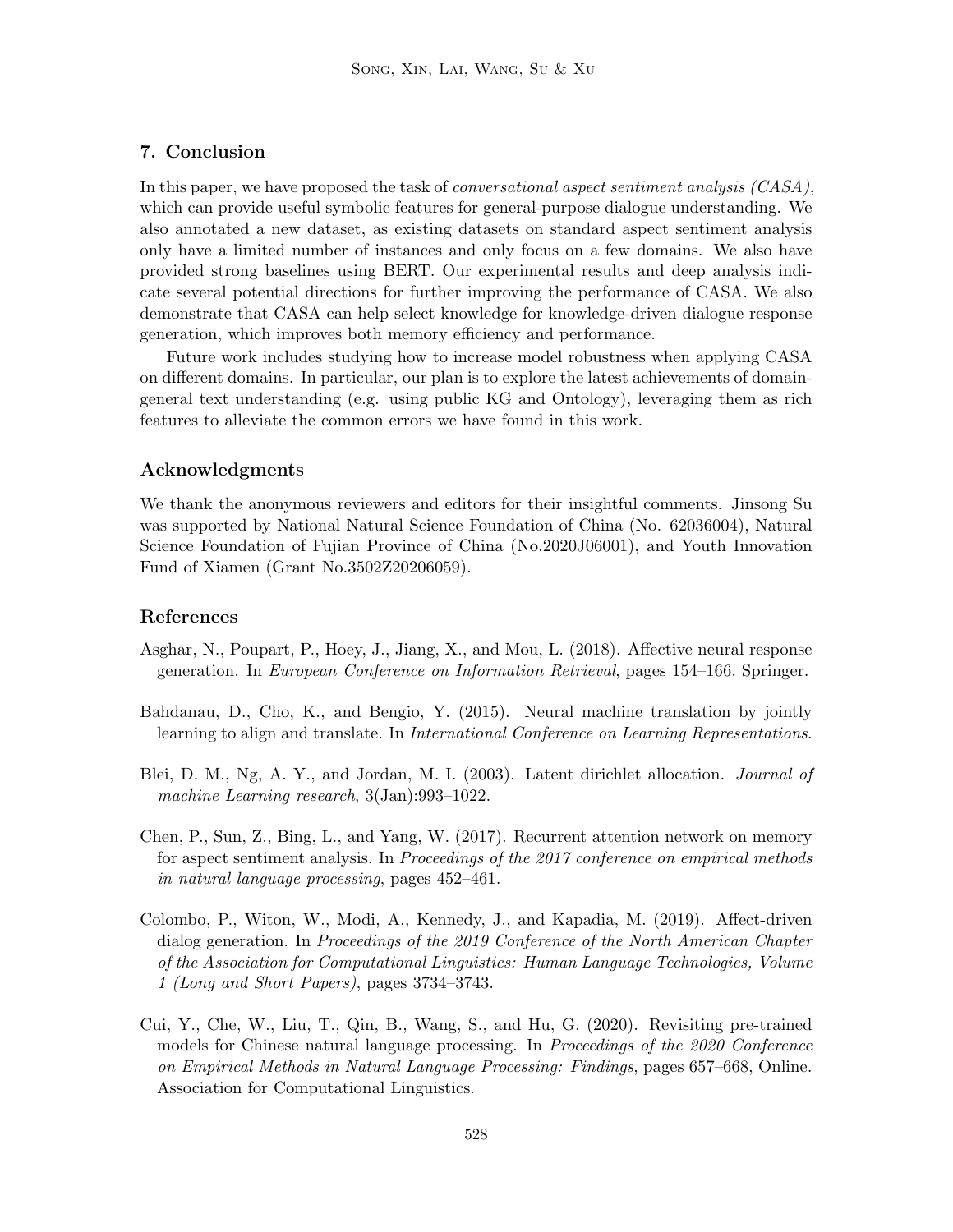- Devlin, J., Chang, M.-W., Lee, K., and Toutanova, K. (2019). Bert: Pre-training of deep bidirectional transformers for language understanding. In Proceedings of the 2019 Conference of the North American Chapter of the Association for Computational Linguistics: Human Language Technologies, Volume 1 (Long and Short Papers), pages 4171–4186.
- Dinan, E., Roller, S., Shuster, K., Fan, A., Auli, M., and Weston, J. (2019). Wizard of wikipedia: Knowledge-powered conversational agents. In *International Conference on* Learning Representations.
- Dong, L., Wei, F., Tan, C., Tang, D., Zhou, M., and Xu, K. (2014). Adaptive recursive neural network for target-dependent twitter sentiment classification. In *Proceedings of* the 52nd annual meeting of the association for computational linguistics (volume 2: Short papers), pages 49–54.
- Fried, D., Kitaev, N., and Klein, D. (2019). Cross-domain generalization of neural constituency parsers. In Proceedings of the 57th Annual Meeting of the Association for Computational Linguistics, pages 323–330.
- Jia, R. and Liang, P. (2017). Adversarial examples for evaluating reading comprehension systems. In Proceedings of the 2017 Conference on Empirical Methods in Natural Language Processing, pages 2021–2031.
- Jiang, Q., Chen, L., Xu, R., Ao, X., and Yang, M. (2019). A challenge dataset and effective models for aspect-based sentiment analysis. In Proceedings of the 2019 Conference on Empirical Methods in Natural Language Processing and the 9th International Joint Conference on Natural Language Processing (EMNLP-IJCNLP), pages 6281–6286.
- Jiang, S. and de Rijke, M. (2018). Why are sequence-to-sequence models so dull? *EMNLP* 2018, page 81.
- Joshi, M., Levy, O., Zettlemoyer, L., and Weld, D. S. (2019). Bert for coreference resolution: Baselines and analysis. In Proceedings of the 2019 Conference on Empirical Methods in Natural Language Processing and the 9th International Joint Conference on Natural Language Processing (EMNLP-IJCNLP), pages 5807–5812.
- Kessler, J. S. and Nicolov, N. (2009). Targeting sentiment expressions through supervised ranking of linguistic configurations. In Third International AAAI Conference on Weblogs and Social Media.
- Kingma, D. P. and Ba, J. (2014). Adam: A method for stochastic optimization.  $arXiv$ preprint arXiv:1412.6980.
- Kitaev, N., Cao, S., and Klein, D. (2019). Multilingual constituency parsing with selfattention and pre-training. In Proceedings of the 57th Annual Meeting of the Association for Computational Linguistics, pages 3499–3505.
- Kumar, G., Joshi, R., Singh, J., and Yenigalla, P. (2019). Amused: A multi-stream vector representation method for use in natural dialogue. arXiv preprint arXiv:1912.10160.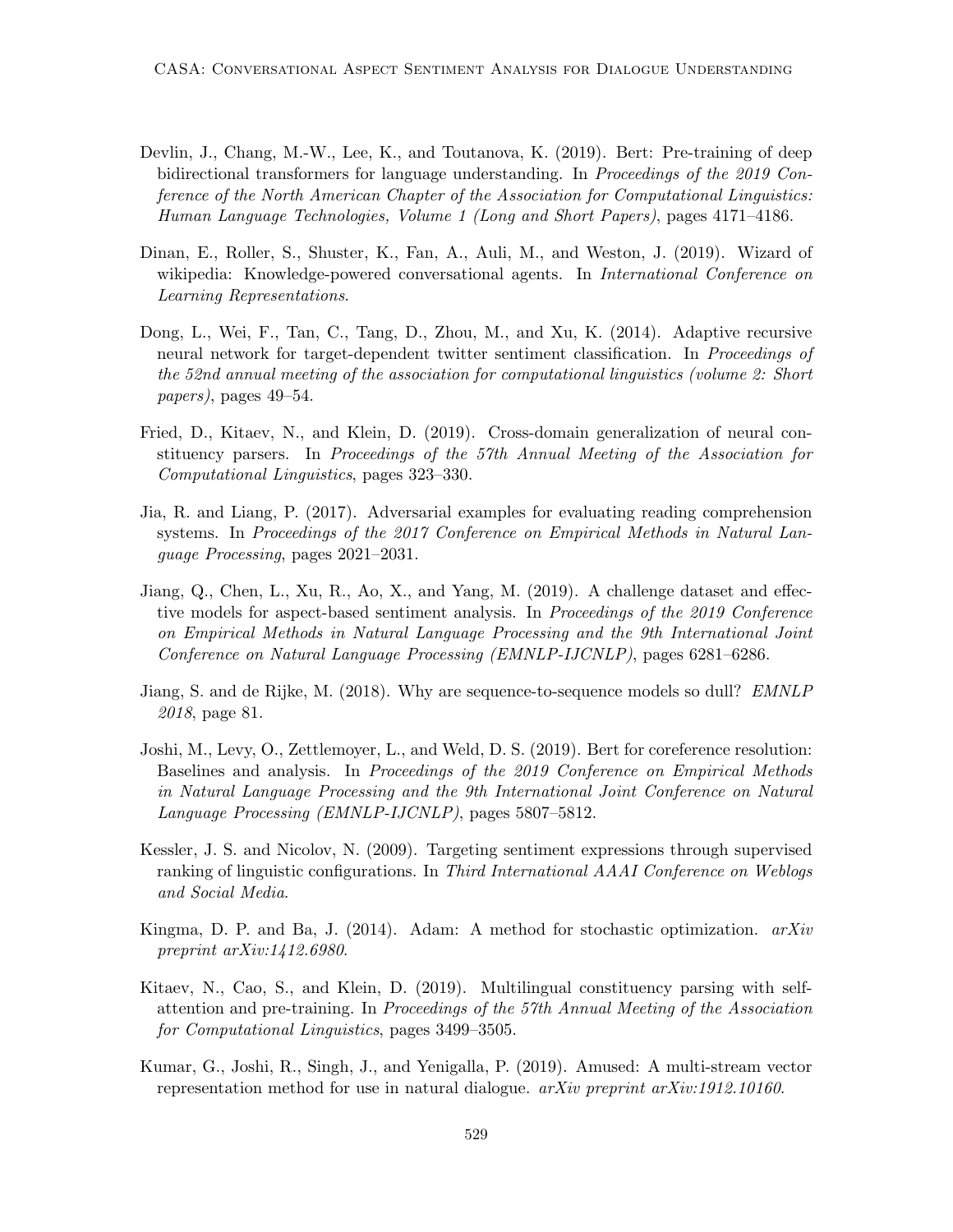- Li, J., Galley, M., Brockett, C., Gao, J., and Dolan, B. (2016). A diversity-promoting objective function for neural conversation models. In Proceedings of the 2016 Conference of the North American Chapter of the Association for Computational Linguistics: Human Language Technologies, pages 110–119.
- Li, X., Bing, L., Li, P., and Lam, W. (2019). A unified model for opinion target extraction and target sentiment prediction. In Proceedings of the AAAI Conference on Artificial Intelligence, volume 33, pages 6714–6721.
- Lian, R., Xie, M., Wang, F., Peng, J., and Wu, H. (2019). Learning to select knowledge for response generation in dialog systems. In Proceedings of the 28th International Joint Conference on Artificial Intelligence, pages 5081–5087. AAAI Press.
- Liao, X., Xu, H., Sun, L., and Yao, T. (2013). Construction and analysis of the third chinese opinion analysis evaluation (coae2011) corpus. J. Chin. Inf. Process., 1(27):56–63.
- Luo, H., Li, T., Liu, B., and Zhang, J. (2019). Doer: Dual cross-shared rnn for aspect termpolarity co-extraction. In Proceedings of the 57th Annual Meeting of the Association for Computational Linguistics, pages 591–601.
- Mei, H., Bansal, M., and Walter, M. R. (2017). Coherent dialogue with attention-based language models. In Thirty-First AAAI Conference on Artificial Intelligence.
- Nan, G., Luo, G., Leng, S., Xiao, Y., and Lu, W. (2021). Speaker-oriented latent structures for dialogue-based relation extraction. In Proceedings of the 2021 Conference on Empirical Methods in Natural Language Processing.
- Nguyen, T. H. and Shirai, K. (2015). Phrasernn: Phrase recursive neural network for aspectbased sentiment analysis. In Proceedings of the 2015 Conference on Empirical Methods in Natural Language Processing, pages 2509–2514.
- Papineni, K., Roukos, S., Ward, T., and Zhu, W.-J. (2002). Bleu: a method for automatic evaluation of machine translation. In Proceedings of the  $\mu$ 0th annual meeting of the Association for Computational Linguistics, pages 311–318.
- Pontiki, M., Galanis, D., Papageorgiou, H., Androutsopoulos, I., Manandhar, S., Al-Smadi, M., Al-Ayyoub, M., Zhao, Y., Qin, B., De Clercq, O., et al. (2016). Semeval-2016 task 5: Aspect based sentiment analysis. In 10th International Workshop on Semantic Evaluation (SemEval 2016).
- Pontiki, M., Galanis, D., Pavlopoulos, J., Papageorgiou, H., Androutsopoulos, I., and Manandhar, S. (2014). Semeval-2014 task 4: Aspect based sentiment analysis. In Proceedings of the 8th International Workshop on Semantic Evaluation (SemEval 2014), pages 27–35.
- Rajpurkar, P., Zhang, J., Lopyrev, K., and Liang, P. (2016). Squad: 100,000+ questions for machine comprehension of text. In Proceedings of the 2016 Conference on Empirical Methods in Natural Language Processing, pages 2383–2392.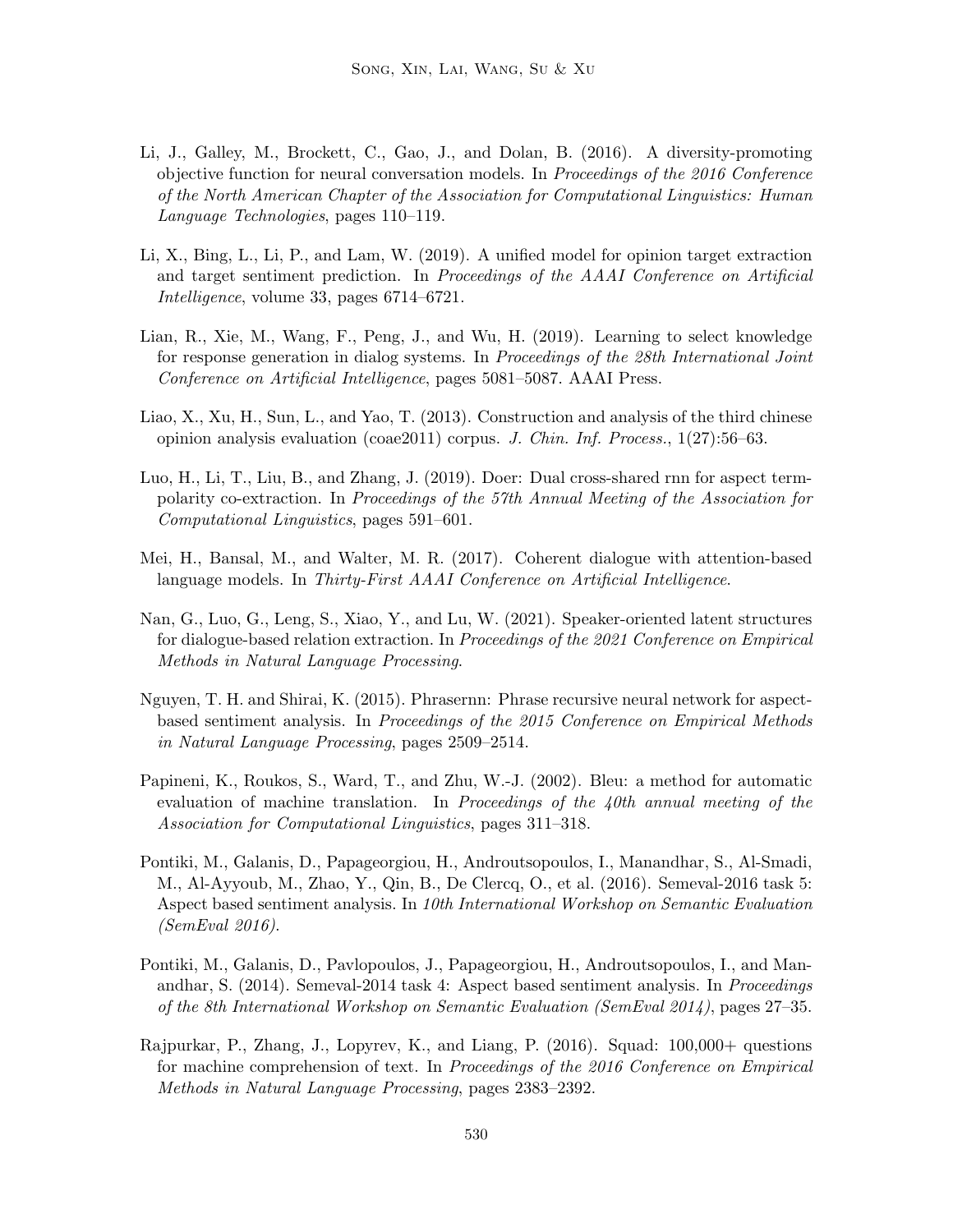- Ruder, S., Ghaffari, P., and Breslin, J. G. (2016). A hierarchical model of reviews for aspectbased sentiment analysis. In Proceedings of the 2016 Conference on Empirical Methods in Natural Language Processing, pages 999–1005.
- Saeidi, M., Bouchard, G., Liakata, M., and Riedel, S. (2016). Sentihood: Targeted aspect based sentiment analysis dataset for urban neighbourhoods. In Proceedings of COLING 2016, the 26th International Conference on Computational Linguistics: Technical Papers, pages 1546–1556.
- Sennrich, R., Haddow, B., and Birch, A. (2016). Neural machine translation of rare words with subword units. In Proceedings of the  $54th$  Annual Meeting of the Association for Computational Linguistics (Volume 1: Long Papers), pages 1715–1725.
- Serban, I. V., Sordoni, A., Bengio, Y., Courville, A., and Pineau, J. (2016). Building endto-end dialogue systems using generative hierarchical neural network models. In Thirtieth AAAI Conference on Artificial Intelligence.
- Serban, I. V., Sordoni, A., Lowe, R., Charlin, L., Pineau, J., Courville, A., and Bengio, Y. (2017). A hierarchical latent variable encoder-decoder model for generating dialogues. In Thirty-First AAAI Conference on Artificial Intelligence.
- Shao, Y., Gouws, S., Britz, D., Goldie, A., Strope, B., and Kurzweil, R. (2017). Generating high-quality and informative conversation responses with sequence-to-sequence models. In Proceedings of the 2017 Conference on Empirical Methods in Natural Language Processing, pages 2210–2219.
- Sordoni, A., Galley, M., Auli, M., Brockett, C., Ji, Y., Mitchell, M., Nie, J.-Y., Gao, J., and Dolan, B. (2015). A neural network approach to context-sensitive generation of conversational responses. In Proceedings of the 2015 Conference of the North American Chapter of the Association for Computational Linguistics: Human Language Technologies, pages 196–205.
- Sun, C., Huang, L., and Qiu, X. (2019). Utilizing bert for aspect-based sentiment analysis via constructing auxiliary sentence. In Proceedings of the 2019 Conference of the North American Chapter of the Association for Computational Linguistics: Human Language Technologies, Volume 1 (Long and Short Papers), pages 380–385.
- Vaswani, A., Shazeer, N., Parmar, N., Uszkoreit, J., Jones, L., Gomez, A. N., Kaiser, L., and Polosukhin, I. (2017). Attention is all you need. In Advances in neural information processing systems, pages 5998–6008.
- Vinyals, O. and Le, Q. (2015). A neural conversational model. arXiv preprint arXiv:1506.05869.
- Wang, W., Pan, S. J., Dahlmeier, D., and Xiao, X. (2017). Coupled multi-layer attentions for co-extraction of aspect and opinion terms. In Thirty-First AAAI Conference on Artificial Intelligence.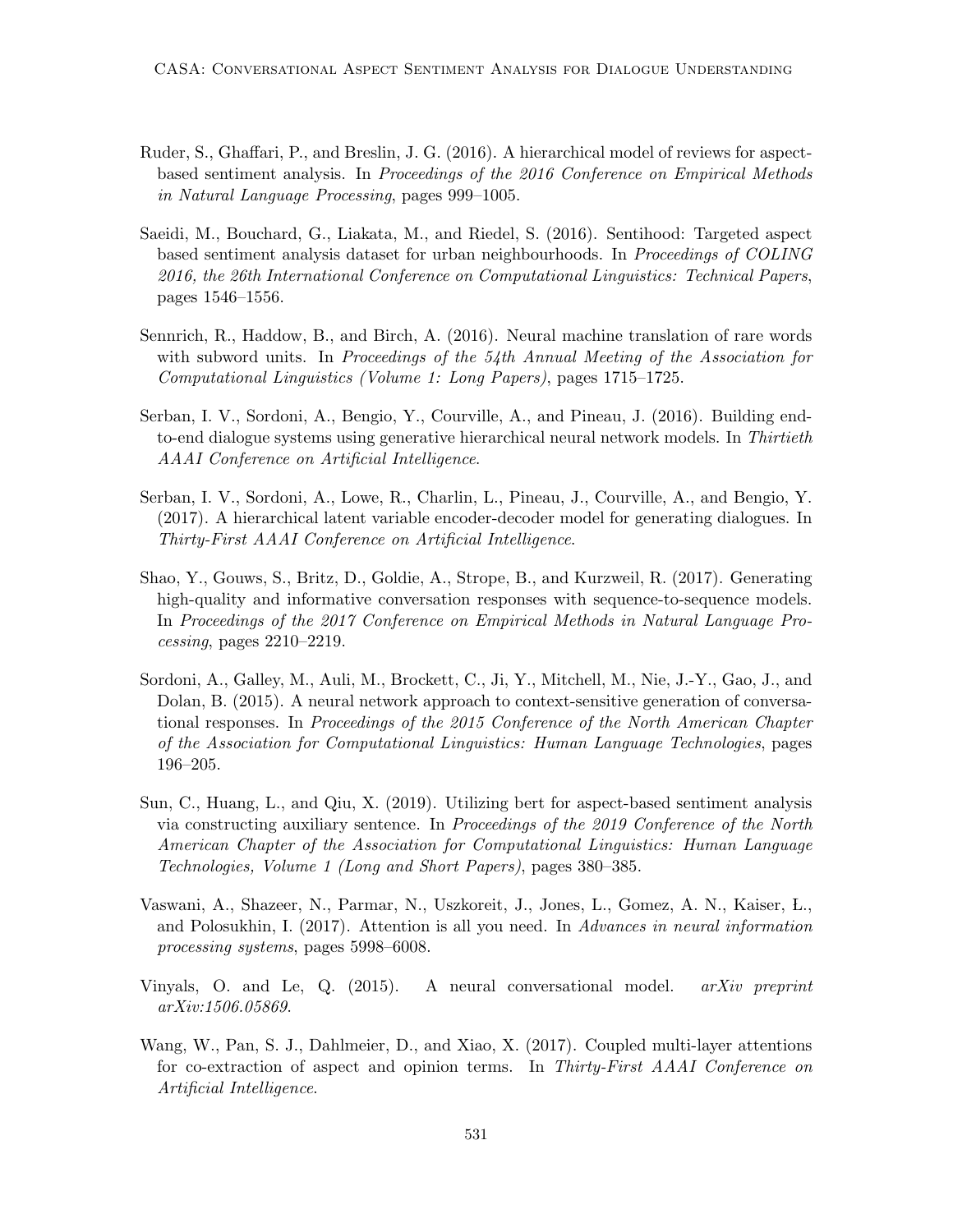- Wang, X., Li, C., Zhao, J., and Yu, D. (2021). Naturalconv: A chinese dialogue dataset towards multi-turn topic-driven conversation. In Proceedings of the AAAI Conference on Artificial Intelligence, volume 35, pages 14006–14014.
- Wang, Y., Huang, M., Zhu, X., and Zhao, L. (2016). Attention-based lstm for aspect-level sentiment classification. In Proceedings of the 2016 Conference on Empirical Methods in Natural Language Processing, pages 606–615.
- Wu, W., Guo, Z., Zhou, X., Wu, H., Zhang, X., Lian, R., and Wang, H. (2019). Proactive human-machine conversation with explicit conversation goal. In Proceedings of the 57th Annual Meeting of the Association for Computational Linguistics, pages 3794–3804.
- Xing, C., Wu, W., Wu, Y., Liu, J., Huang, Y., Zhou, M., and Ma, W.-Y. (2017). Topic aware neural response generation. In Thirty-First AAAI Conference on Artificial Intelligence.
- Xing, C., Wu, Y., Wu, W., Huang, Y., and Zhou, M. (2018). Hierarchical recurrent attention network for response generation. In Thirty-Second AAAI Conference on Artificial Intelligence.
- Xu, K., Wu, H., Song, L., Zhang, H., Song, L., and Yu, D. (2021). Conversational semantic role labeling. IEEE/ACM Transactions on Audio, Speech, and Language Processing.
- Xue, N., Xia, F., Chiou, F.-D., and Palmer, M. (2005). The penn chinese treebank: Phrase structure annotation of a large corpus. Natural language engineering, 11(2):207–238.
- Yang, H., Zeng, B., Yang, J., Song, Y., and Xu, R. (2019). A multi-task learning model for chinese-oriented aspect polarity classification and aspect term extraction. arXiv preprint arXiv:1912.07976.
- Yin, Q., Zhang, Y., Zhang, W., and Liu, T. (2017). Chinese zero pronoun resolution with deep memory network. In Proceedings of the 2017 Conference on Empirical Methods in Natural Language Processing, pages 1309–1318.
- Young, T., Cambria, E., Chaturvedi, I., Zhou, H., Biswas, S., and Huang, M. (2018). Augmenting end-to-end dialogue systems with commonsense knowledge. In Thirty-Second AAAI Conference on Artificial Intelligence.
- Yu, D., Sun, K., Cardie, C., and Yu, D. (2020). Dialogue-based relation extraction. In Proceedings of the 58th Annual Meeting of the Association for Computational Linguistics, pages 4927–4940.
- Zhang, S., Dinan, E., Urbanek, J., Szlam, A., Kiela, D., and Weston, J. (2018). Personalizing dialogue agents: I have a dog, do you have pets too? In *Proceedings of the 56th Annual* Meeting of the Association for Computational Linguistics (Volume 1: Long Papers), pages 2204–2213.
- Zhao, T., Zhao, R., and Eskenazi, M. (2017). Learning discourse-level diversity for neural dialog models using conditional variational autoencoders. In Proceedings of the 55th Annual Meeting of the Association for Computational Linguistics (Volume 1: Long Papers), pages 654–664.